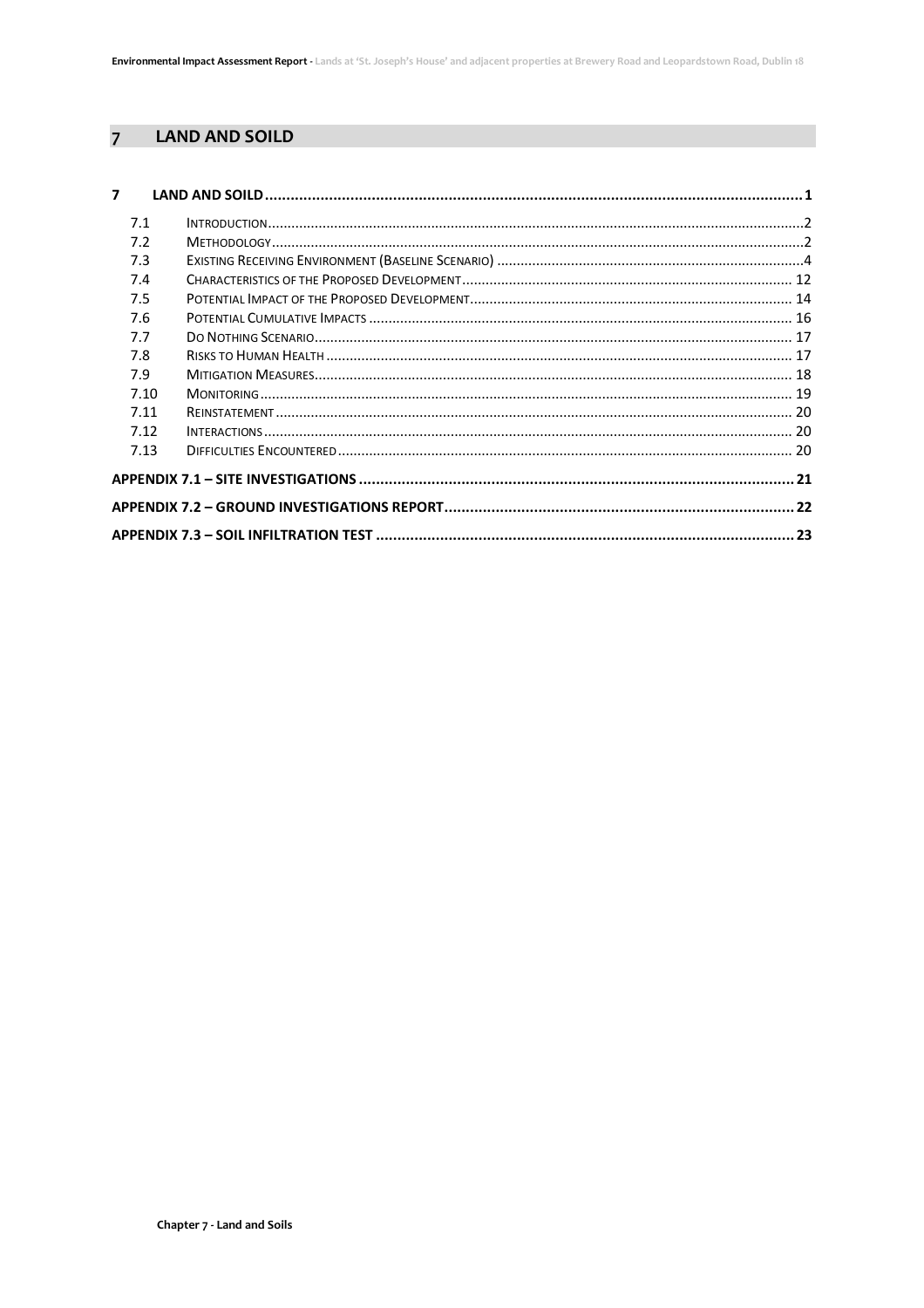### <span id="page-1-0"></span>**7.1 Introduction**

This chapter has been prepared by John Considine, BE, MIStructE, MIEI, CEng, FConsEIM, Chartered Engineer of Barrett Mahony Consulting Engineers and Mr. Paul Stephenson, BE, MIEI, CEng, Chartered Engineer of Barrett Mahony Consulting Engineers.

This section of the EIAR assesses the impacts that the proposed development at Leopardstown Road, Dublin 18, may have on the Land and Soils (including land take) on the surrounding area during the construction and operational phases. This report also addresses earthworks proposed on site including any cut and fill works required.

## <span id="page-1-1"></span>**7.2 Methodology**

The methodology followed for this section is in accordance with the EPA Guidelines on the Information to be contained in Environmental Impact Assessment Reports (Draft) 2017, Advice Notes for Preparing Environmental Impact Statements (Draft) 2015 and 2018 DHPLG Guidelines on Environmental Impact Assessment for Planning Authorities and An Bord Pleanála. The following section outlines the legislation and guidelines considered, and the adopted methodology for preparing this chapter.

#### **7.2.1 Guidelines**

The following documents were reviewed in the preparation of this chapter:

- Guidelines for the Preparation of Soil, Geology and Hydrogeology Chapters of Environment Impact Statements (Institute of Geologists of Ireland (IGI) 2013);
- Draft Guidelines on the Information to be contained in Environmental Impact Assessments Reports (EPA 2017)
- Environmental Impact Assessment of Projects: Guidance on the preparation of the Environmental Impact Assessment Report, European Commission, 2017
- Revised Guidelines on the Information to be contained in Environmental Impact Statements (EPA 2015a);
- Advice Notes for Preparing Environmental Impact Statements (EPA 2015b);

In order to identify the current ground conditions and to establish any potential impacts for the proposed development it is necessary to undertake a desk top review of the existing geological conditions for the subject lands.

## **7.2.2 Consultation**

To establish same information from the following list of statutory bodies were consulted:

- Dún Laoghaire-Rathdown County Council.
- Geological Survey of Ireland.
- Ordnance Survey of Ireland.
- Environmental Protection Agency.
- Office of Public Works.

#### **7.2.3 Desktop Study**

The following sources of information were reviewed to evaluate the soils, geological & hydrogeological aspects of the site:

• Site investigation carried out in 2016 and 2020.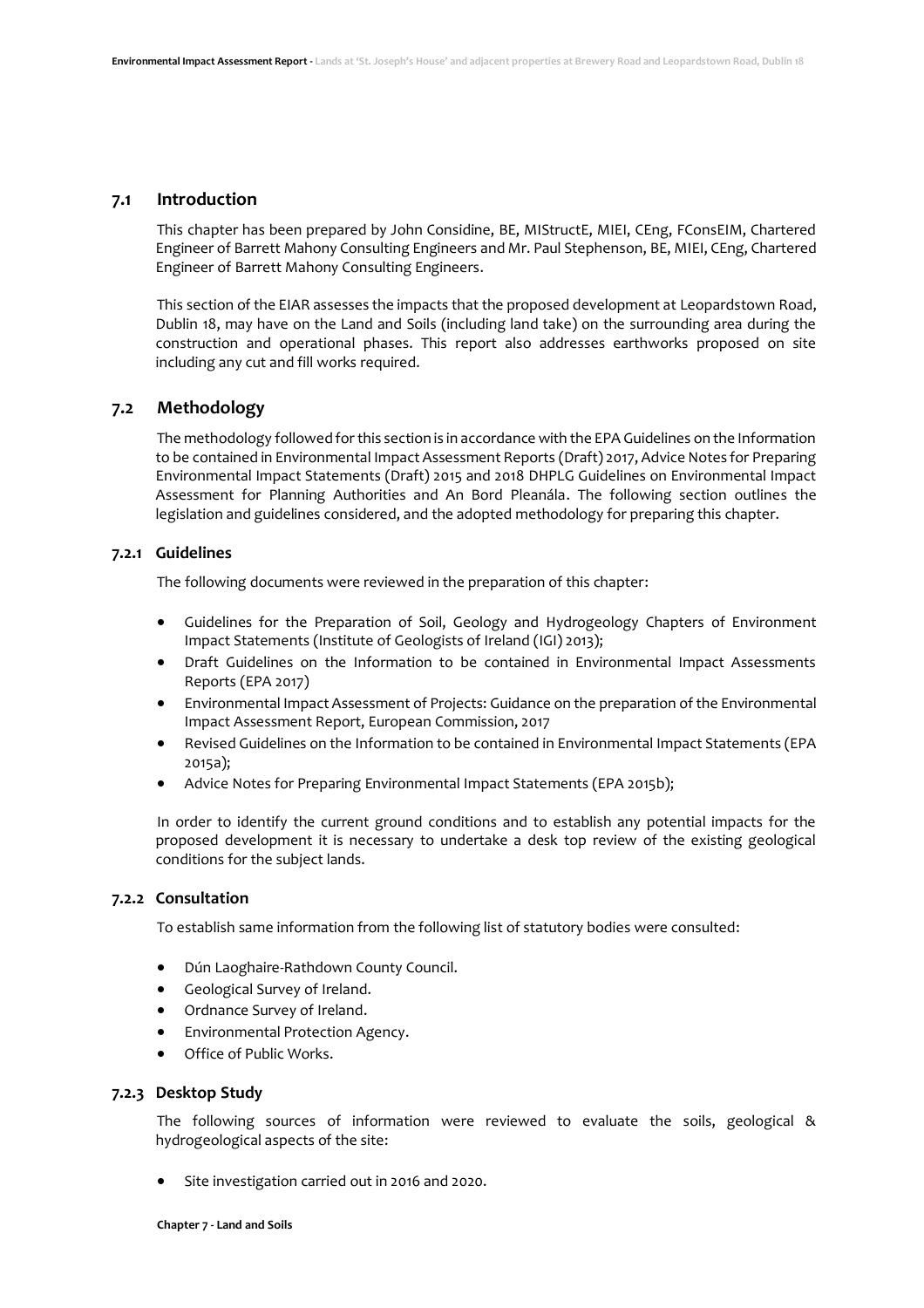- Current & historical Ordnance Survey Maps (1829 1842,1837 1842 & 1888, 1913),
- Aerial photography (1995 & 2000),
- The Geology of Ireland, Ed. C. H. Holland, (Dunedin Academic Press, 2001),
- Geological maps of the site produced by the GSI,
- Quaternary Maps,
- Bedrock Mapping,
- Groundwater Vulnerability Mapping,
- Aquifer Yield Maps.
- Teagasc & Environmental Protection Agency *Soil Information system*,
- Historic Mines Sites, Inventory & Risk Classification, (EPA & GSI).
- Historic Ground Investigation.

#### **7.2.4 Application of Methodology**

The potential impact of the proposed scheme on soils and geology environment has been assessed by classifying the importance of the relevant attributes and quantifying the likely magnitude of any potential impact.

This impact assessment methodology takes on board the broad direction of the Guidelines for the Preparation of Soils, Geology & Hydrogeology Chapters of Environmental Impact Statements (IGI 2013).

## **7.2.5 Assessment Methodology**

The potential impact i.e. significance of the effects of the proposed development is generally understood to mean the importance of the effects (the consequences of the change). Significance is determined by a combination of (objective) scientific and subjective (social) concerns. Effects are assessed on the following.

- Quality (i.e. positive, negative or neutral);
- Significance (imperceptible, slight, moderate, significant or profound);
- Duration (short term, medium term, long term, permanent or temporary);
- Extent and:
- Context.

In the collation of information to describe effects, reference has been made to the criteria set out in Table 3-4 Checklist for Information Required to Describe Effects as set out in the EPA document – Guidelines on the Information to be contained in Environmental Impact Assessment Report DRAFT, August 2017.

Assessment should also take consideration of secondary impacts e.g., deterioration of surface water quality in an area due to site clearance and soil run-off. Finally, cumulative impacts are also to be addressed/considered, i.e., the addition of many minor or significant effects, including those of neighbouring projects to create larger more significant effects.

This document outlines a thirteen-step methodology as per the Guidelines for the preparation of Soils, Geology and hydrogeology Chapters of Environmental Impact Statements, IGI 2013, which has four distinct elements as follows.

- Initial Assessment (Steps  $1 5$ );
- Direct & Indirect Site Investigation and Studies (Steps  $6 9$ );
- Mitigation Measures, Residual Impacts and Final Impacts Assessment (Steps 10 12); and
- Completion of Soils and Geological (Land & Soil) Sections of EIAR. (Step 13).

The initial assessment as outlined in section 7.3 describes the existing land and soil environment and presents a description of the past and present uses of the site and other neighbouring sites.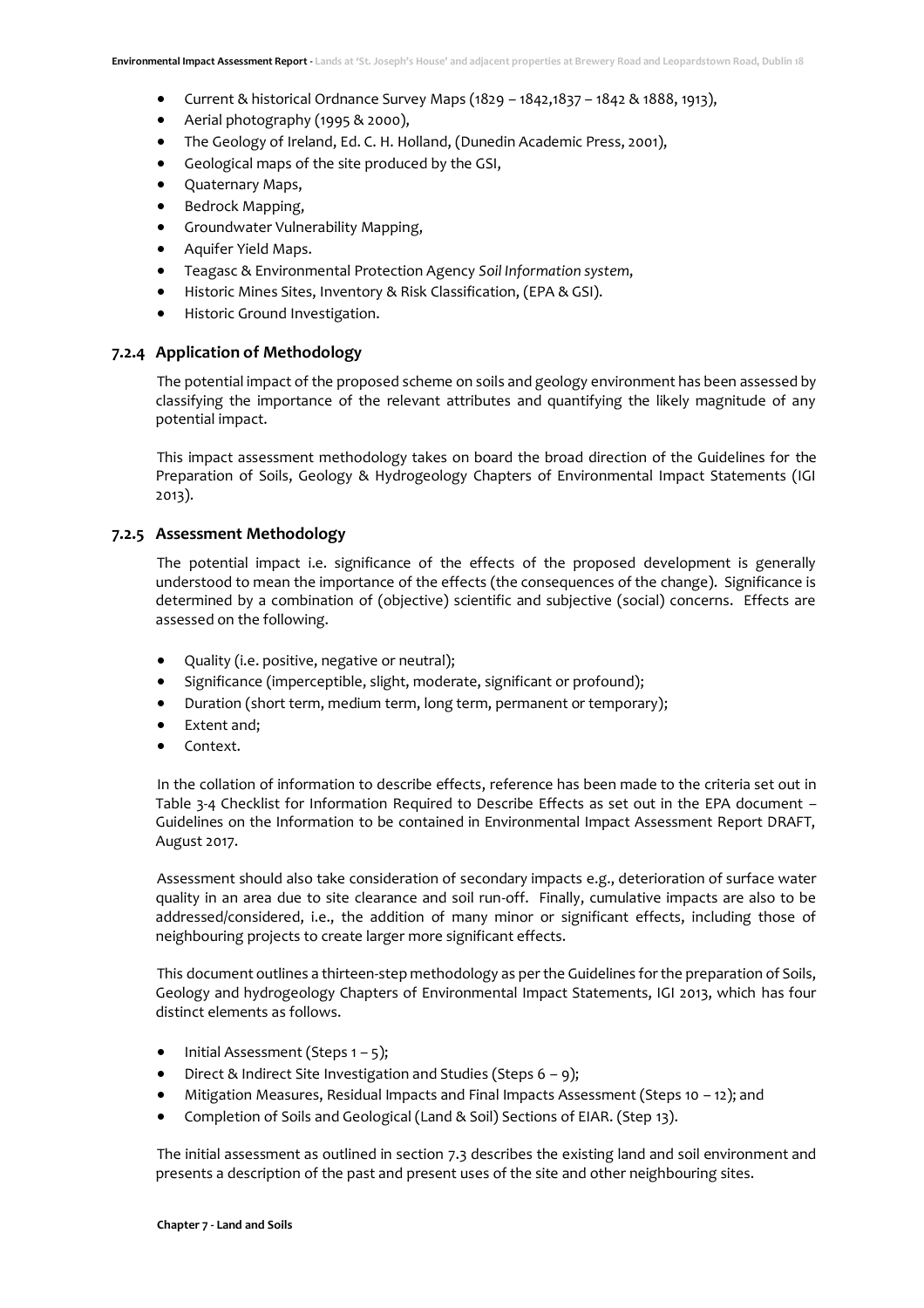This section also describes the nature of the site based on both site specific and neighbouring site investigation data from publicly available sources where available.

Section 7.5 lists the predicted impacts associated with the development of the site. The magnitude of the potential impact is ranked in accordance with the IGI Guidelines and this allows the significance of the impact to be determined.

Cumulative impacts are assessed and described in section 7.6. The magnitude and significance of these residual impacts have also been classified in accordance with IGI Guidelines.

Following the assessment of the impacts, specific mitigation measures have been developed to avoid, reduce and if possible, remedy any negative impacts on the land and soils. These are described in section 7.9.

Interactions between the Land & Soils and other relevant chapters are described in 7.11.

#### **7.2.6 Study Area**

The soils & geology study area is confined to the client's lands for the submitted application, refer to the planning drawings. The subject lands cover an area of 2.58 hectares.

## <span id="page-3-0"></span>**7.3 Existing Receiving Environment (Baseline Scenario)**

The subject site is located on lands within the townland of St. Joseph's House, Leopardstown Road, Dublin 18. The site is bounded by 2 no. access roads. Silver Pines leading to the N31 Brewery Road to the northeast and the R113 Leopardstown Road to the South. The Silver Pines residential development is located to the north and west of the proposed development. The overall site area totals 2.59ha. Part of the site is currently occupied by St. Joseph's House for Adult Deaf and Deafblind and its grounds. Three domestic houses on the north-east and seven more on the south side make up the remainder of the site.

## **7.3.1 Topography**

The site is currently made up of a combination of existing residential housing to the southeast with the existing St. Joseph's House, supplementary buildings and green space making up the remaining western and northern extents of the site. A detailed topographical survey of the existing site has been prepared; a summarised excerpt can be seen in [Figure 0:1](#page-4-0) below.

There is little variation in ground levels across the site. In broad terms the site generally slopes down from the higher western side of the site to the lower eastern boundary. The difference in ground levels is minimal, with the highest point of the site recorded at approximately +82.84, and the lowest point recorded at +80.66, a difference of 2.18m over a distance of 150m.

There is no significant risk of flooding affecting the proposed development site or flooding of the site drainage network impacting adjoining properties. Therefore, the development is deemed acceptable from a flood risk assessment perspective. This is dealt with in detail in the Barrett Mahony Flood Risk Assessment Report.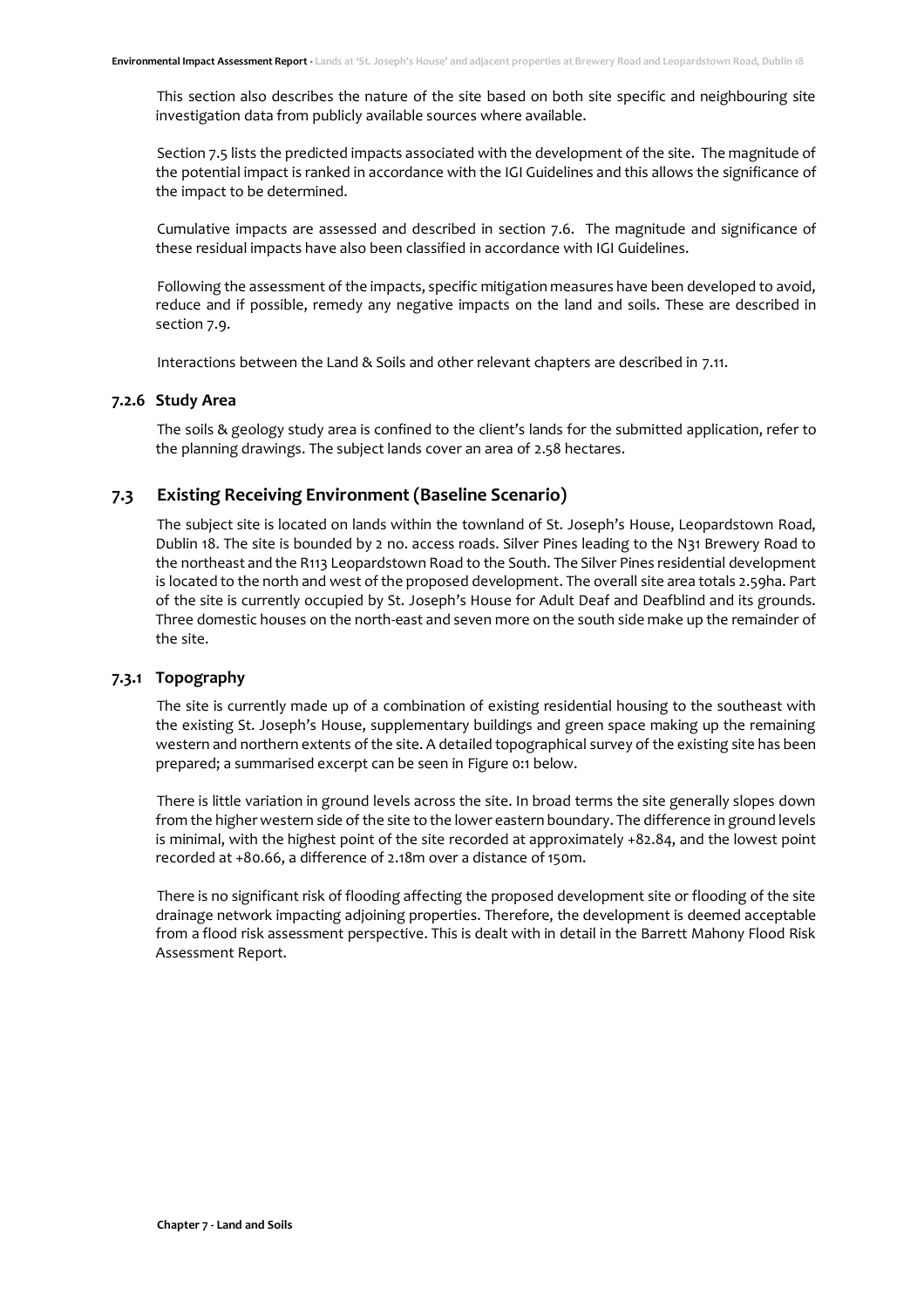

Figure 0:1 – Topographical Survey Extract

## <span id="page-4-0"></span>**7.3.2 Topsoil**

A site investigation was carried out in September 2016 by Ground Investigations Ireland and in July 2020 by IGSL Ltd, both are included in as included in Appendix 7.1 and 7.2 of this chapter. The site investigation consisted of trial pits, CBR plate test, infiltration testing and associated environmental laboratory testing.

Trial pits were excavated using a JCB excavator and the overburden across the site presents a high degree of consistency. The made ground extends from ground level down to a depth of 1.6m approx. This made ground predominantly overlies firm to stiff brown sandy gravelly silt / clay, which in turn overlies residual weathered granite.

Environmental testing was carried out on 10no. samples of soil/fill for detailed environmental analysis to RILTA Suite (WAC) parameters. Of the 10no. samples, 9no. recorded no elevated levels of contaminants found and the material can be classified as inert. In 1no. sample, elevated levels of Total Organic Carbon (TOC) and Loss on Ignition (LOI) were recorded.

While the above levels are unlikely to be high enough to warrant a "Hazardous" classification, consultation with the licensed landfill operators will be required with regard to their ability to accept the elevated TOC and LOI.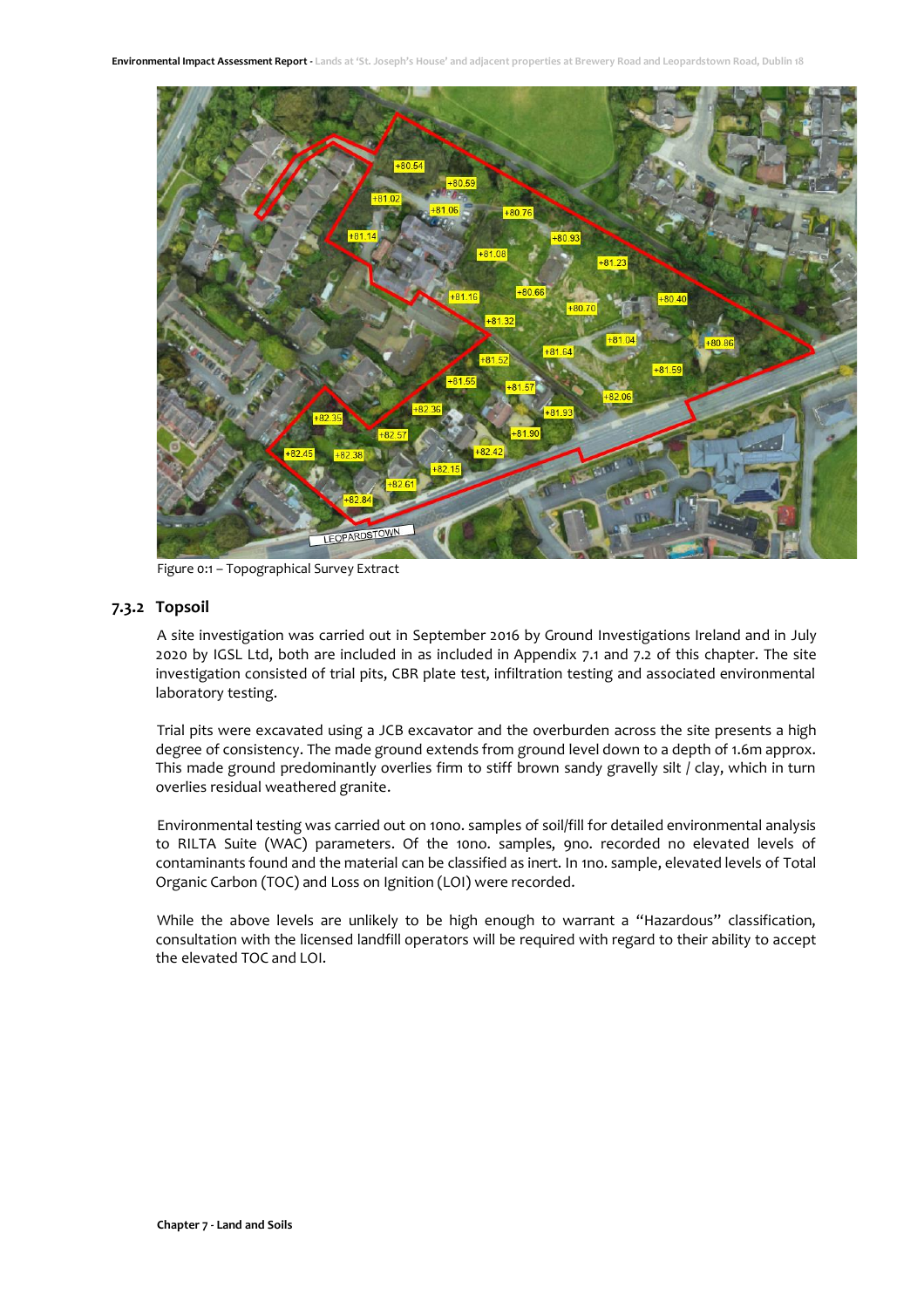| <b>REF</b><br>NO. | <b>MADE</b><br>GROUND (m) | <b>GRAVELLY CLAY</b><br>(m) | <b>GRANITE</b><br>SAND (m) | REFUSAL (m) |
|-------------------|---------------------------|-----------------------------|----------------------------|-------------|
| TP01              | $0 - 1.60$                | $1.60 - 2.40$               | 2.40                       | 2.40        |
| TP02              | $0 - 0.60$                | $0.60 - 1.20$               | $1.20 - 1.50$              | 1.50        |
| TP03              | $0 - 0.20$                | $0.20 - 1.10$               | $1.10 - 2.20$              | 2.20(w)     |
| TP04              | $0 - 1.40$                |                             | $1.40 - 1.80$              | 1.80        |
| TP05              | $0 - 1.60$                | $1.60 - 2.10$               | 2.10                       | 2.10        |
| TP06              | $0 - 1.40$                | $1.40 - 2.40$               | $2.40 - 2.70$              | 2.70        |
|                   |                           |                             |                            |             |

Table 0.1 – IGSL Trial Pit Record Extract

## **7.3.3 Bedrock Geology**

As discovered during the site investigation works and can be seen in [Figure 0:2,](#page-5-0) the site is predominantly underlain by Granite formed during the Devonian period, which is a geological period spanning 60 million years from 420 to 360 million years ago. This is a strong dense igneous rock which underlies the Dublin / Wicklow mountains and surrounding areas.



<span id="page-5-0"></span>Figure 0:2 – Bedrock Geology (Geological Survey Ireland Extract

## **7.3.4 Quaternary & Soil**

The quaternary period is the most recent stage of the geological time period. It marks the period of the Ice Age and the postglacial period which extends to the present day. Most surface deposits were deposited in the Quaternary Period and provide the parent materials for the soils in the area.

Most sediments of the Quaternary period were deposited during the Ice Age itself either directly from the huge ice sheets or by meltwater from the sheets as they melted. Ice sheets would have slowly eroded the underlying bedrock producing sediment. This sediment may include particles of all sizes ranging from clay to boulders and which when spread over the surface by glacial ice, takes the form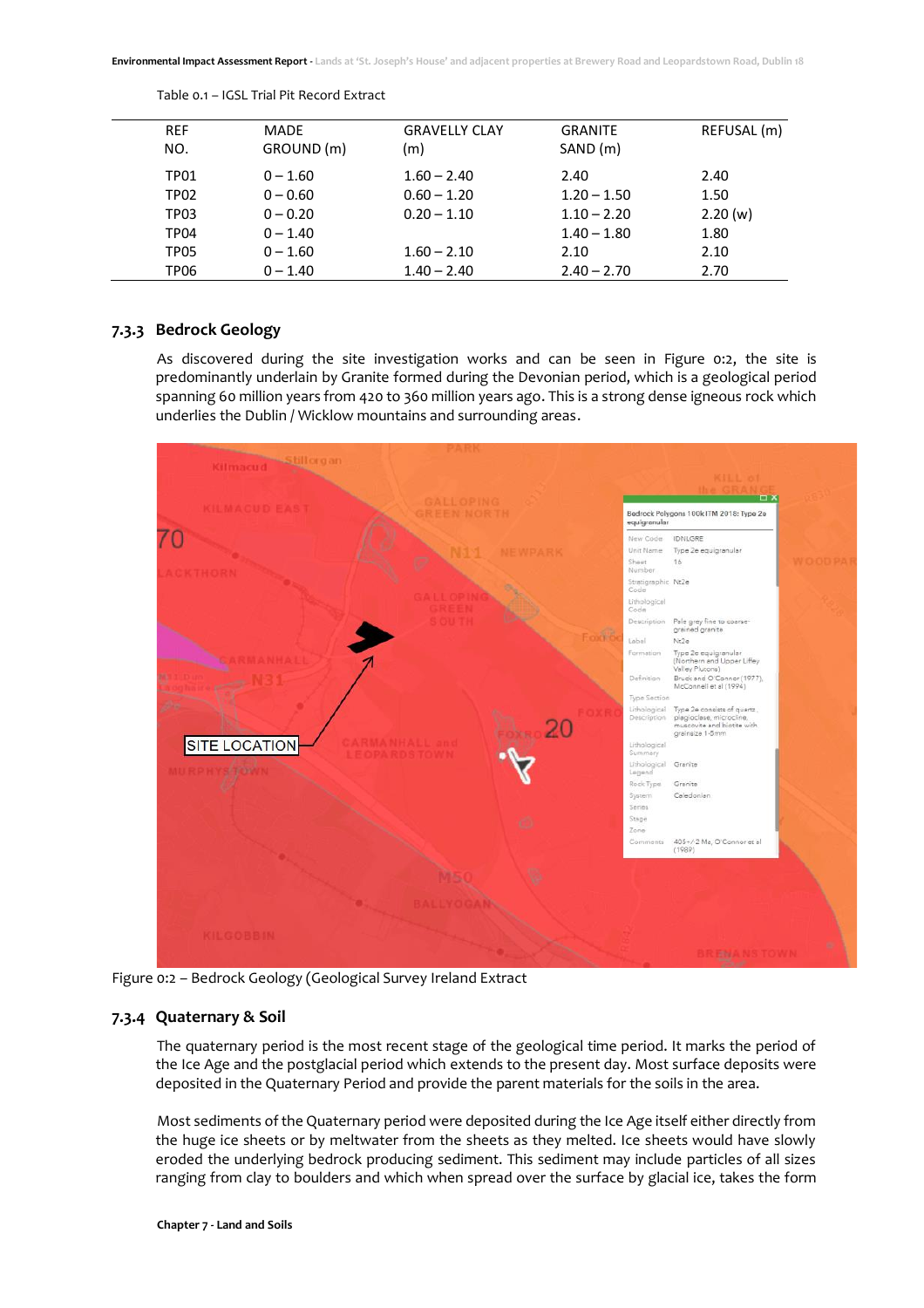of till (boulder clay). Alternatively, sediment may be carried and sorted by meltwater and deposited as sand and gravel, with silt and clay deposited separately in lake systems or carried away to the sea. Glacial deposits therefore contain fragments of the type of bedrock over which the ice originally passed.

Per [Figure 0:3,](#page-6-0) the site location is situated above Till derived from Limestones, which is a common occurrence in Ireland and particularly in Leinster.



Figure 0:3 - Quaternary Soil Deposit (Geological Survey Ireland Extract)

### <span id="page-6-0"></span>**7.3.5 Hydrogeological aspects**

Groundwater can be defined as water that is stored in, or moves through, pores and cracks in sub soils. Aquifers are rocks or deposits that contain sufficient void spaces, and which are permeable enough to allow water to flow through them in significant quantities. The potential of the rock to store and transport water is governed by permeability, of which there are two types, intergranular and fissure permeability. Intergranular permeability is found in sediments, sands, gravels and clays. Fissure permeability is found in bedrock, where water moves through (and is stored in) cracks, fissures, planes and solution openings.

When considering groundwater, it is important to consider the underlying geology, its complexity including faults, the large amounts of water and rainfall available for recharge and the overlying Quaternary deposits. The bedrock geology of this area is defined as the Maulin formation, part of the Wicklow/Dublin granite massif. The bedrock mapping for the area as defined in the GSI is included as above.

The Geological Survey of Ireland has devised a system for classifying the aquifers in Ireland based on the hydrogeological characteristics, size and productivity of the groundwater resource. The three main classifications are Regionally Important Aquifers, Locally Important Aquifers and Poor Aquifers.

In Figure 0:4 – [Groundwater Aquifer](#page-7-0) [Figure 0:4](#page-7-0) the site area is classified by the GSI as a Poor Aquifer. A Poor Aquifer has poorly connect fractures, fissures and joints, with low permeability. The overall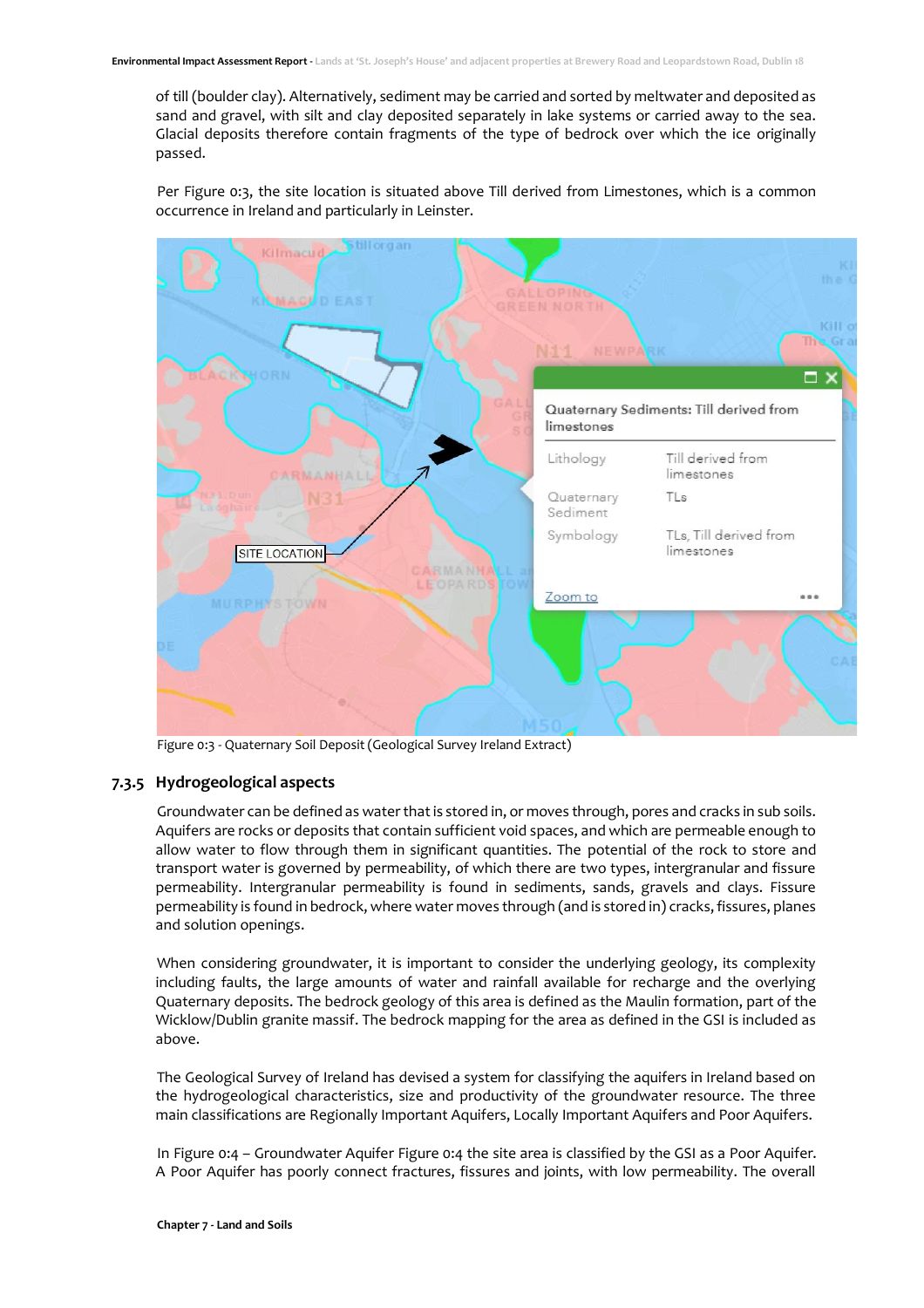storage capacity, recharge acceptance, length of flow path and baseflow are the lowest of all the aquifers. Rainwater falling on parts of the site will be drained into the groundwater system via soakaways/permeable paving on site. Ground water on the site naturally drains towards the sea, approx. 2km east of the site.



Figure 0:4 – Groundwater Aquifer

#### <span id="page-7-0"></span>**7.3.5.1 Groundwater Vulnerability**

Aquifer or groundwater vulnerability is a relative measure of the ease with which the groundwater could be contaminated by human activity and depends on the aquifer's intrinsic geological and hydrogeological characteristics. The vulnerability is determined by the permeability of any overlying deposits. For example, bedrock with a thick, low permeability, clay-rich overburden is less vulnerable than bedrock with a thin, high permeability, gravelly overburden. Groundwater vulnerability categories are defined by the GSI as:

- X Extreme rock at or near surface or karst
- E Extreme
- H High
- M Moderate
- $L Low$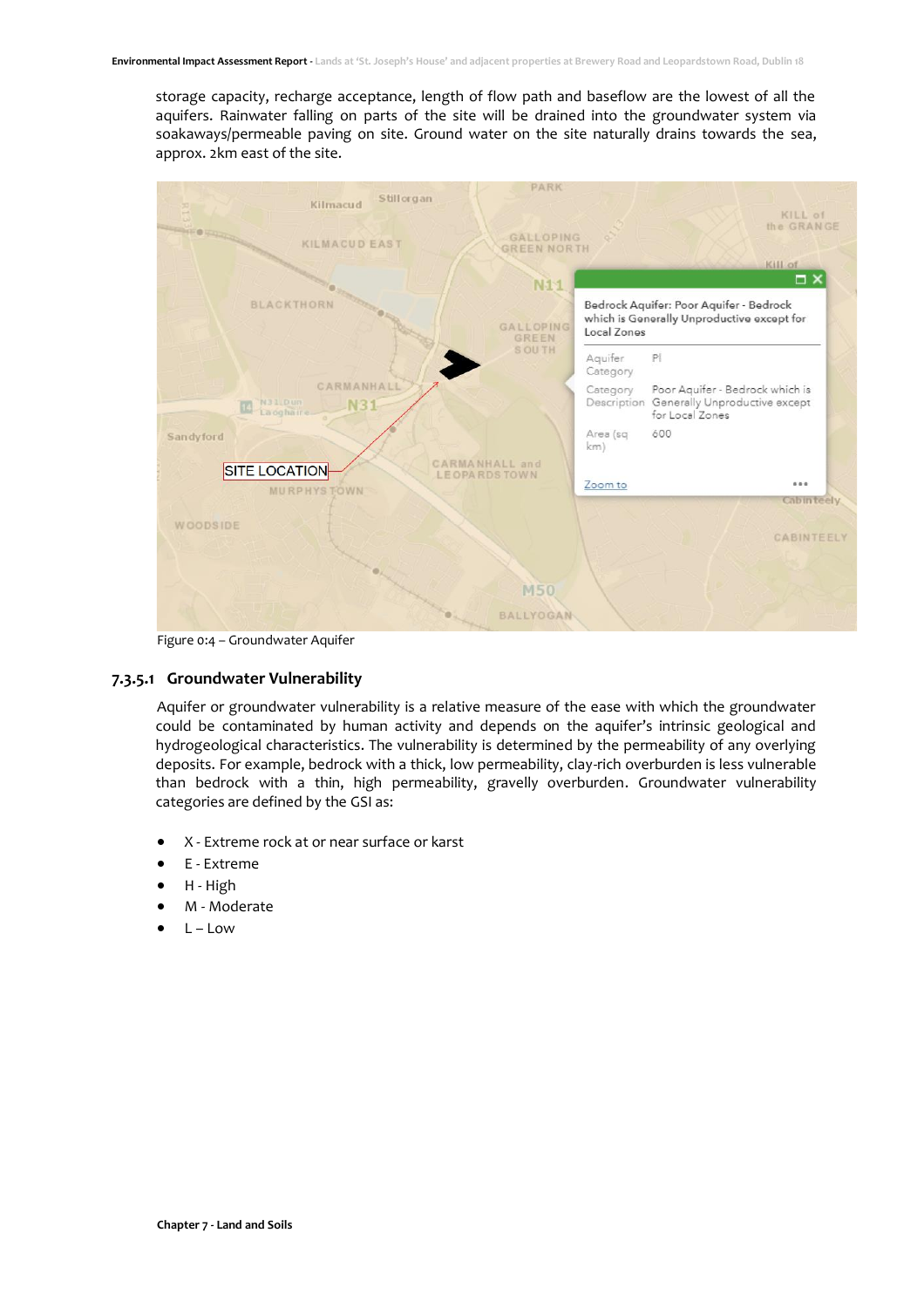#### Table 0.2 – Aquifer Vulnerability Criteria (DELG/EPA/GSI, 1999)

|                         | <b>Hydrogeological Conditions</b>     |                                                     |                                                                |                                 |                    |
|-------------------------|---------------------------------------|-----------------------------------------------------|----------------------------------------------------------------|---------------------------------|--------------------|
|                         |                                       | Subsoil Permeability (Type) and Thickness           | Unsaturated<br>Zone                                            | Karst<br><b>Features</b>        |                    |
| Vulnerability<br>Rating | High<br>Permeability<br>(sand/gravel) | Moderate<br>Permeability<br>(e.g. sandy<br>subsoil) | Low<br>Permeability<br>(e.g. Clayey<br>subsoil, clay,<br>peat) | (Sand/gravel)<br>aquifers only) | (< 30 m<br>radius) |
| Extreme (E)             | $0 - 3.0$ m                           | $0 - 3.0$ m                                         | $0 - 3.0$ m                                                    | $0 - 3.0$ m                     |                    |
| High(H)                 | >3.0 m                                | $3.0 - 10.0$ m                                      | $3.0 - 5.0$ m                                                  | >3.0 m                          | N/A                |
| Moderate M)             | N/A                                   | >10.0 m                                             | $5.0 - 10.0$ m                                                 | N/A                             | N/A                |
| Low (L)                 | N/A                                   | N/A                                                 | >10.0 m                                                        | N/A                             | N/A                |

#### These categories are used for mapping purposes and in the assessment of risk to ground waters. The

Notes:

(1)  $N/A$  = not applicable

(2) Precise permeability values cannot be given at present

(3) Release point of contaminants is assumed to be 1-2 m below ground surface

classifications are based on the thickness and permeability of the sub-soils overlying the aquifer. The GSI has classified the aquifer vulnerability underlying the site into "H" (high) which infers bedrock is present within 3 to 10m of the surface below moderately permeable till. Groundwater was noted in TP03 at a depth of 2.7m, and rock was not encountered at refusal depths of 1.5m to 2.7m below ground in the other trial pits. Rotary coreholes identified the rock depth in the northern part of the site found Granite rock at 2.1 to 2.7m below ground level. Boreholes in the southern half have not yet been completed.

Where ground conditions are suitable, sustainable drainage systems (SuDS) can be used to manage and promote soakaway applications, which allow surface water to infiltrate into the ground, replenishing natural water courses and aquifers. The infiltration rate on this site has been tested in the site investigation with soakaway tests in accordance with BRE365 guidance. An infiltration rate of 5.68x10 $^{\circ}$ m/s was obtained in a soakaway test at a depth of 2.25m.

Although seepage was noted at 2.2mBGL in the soakaway pit, IGSL have confirmed that this a localised perched flow, and not the groundwater table. They allowed the pit to stand for 30 minutes prior to filling, and the flow quickly dissipated, leaving the bottom of the hole dry.

This infiltration process also helps to maintain the groundwater recharge which would otherwise be reduced by the development. It prevents shallow soils from drying out, and thereby protects local biodiversity and amenity.

The drainage proposals for the eastern part of the site aim to provide aquifer recharge by discharging surface water collected into a soakaway into ground. A significant portion of the whole site is either green space, permeable paving or compacted gravel which will also recharge the ground. Given the residential use the pollution index of the collected surface water discharging to the ground is "low" or "very low" as per the Ciria SuDS Manual. The SuDS interception features as well as the depth of soil and weathered rock through which the water will flow through before reaching the rock aquifer, will provide adequate natural filtration in accordance with the best practice guidelines of Sustainable Drainage Systems (SuDS), to ensure no suspended solids reach the aquifer below. Therefore, the aquifer will not be affected by the proposed new site in terms of water quality or water quantity. It is acknowledged that a slightly concentrated recharge flow will occur; however, this will not have an impact on the groundwater table due to the permeable overburden and surrounding topography.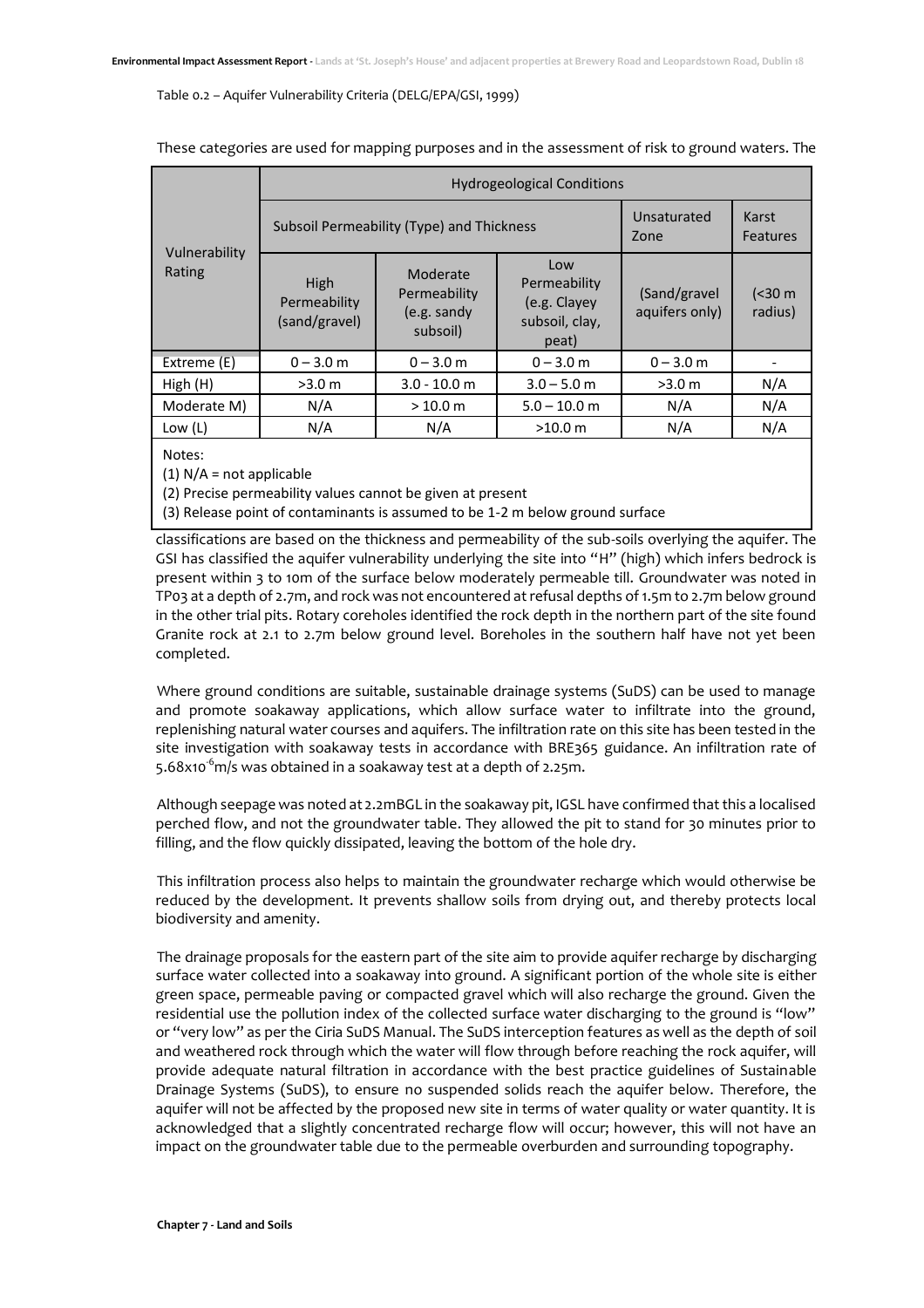

Figure 0:5 – Groundwater Vulnerability

## **7.3.5.2 Local groundwater usage and source protection area:**

The GSI online map identified no domestic wells within the region of the site, or any other source protection requirements.

#### **7.3.6 Recharge:**

Effective rainfall is the amount of rainfall available as either recharge to ground or run-off to surface water after evaporation taken up by plants and is 83mm/yr. The recharge coefficient, which is the proportion of effective rainfall to recharge groundwater, is estimated at 20% on the site, indicative of the very low permeability poor aquifer classification of the underlying bedrock (as distinct from the moderate permeability of the overburden into which the soakaway will discharge). Recharge is the amount of rainfall that replenishes the aquifer, it is a function of the effective rainfall, the permeability and thickness of the subsoil and the aquifer characteristics.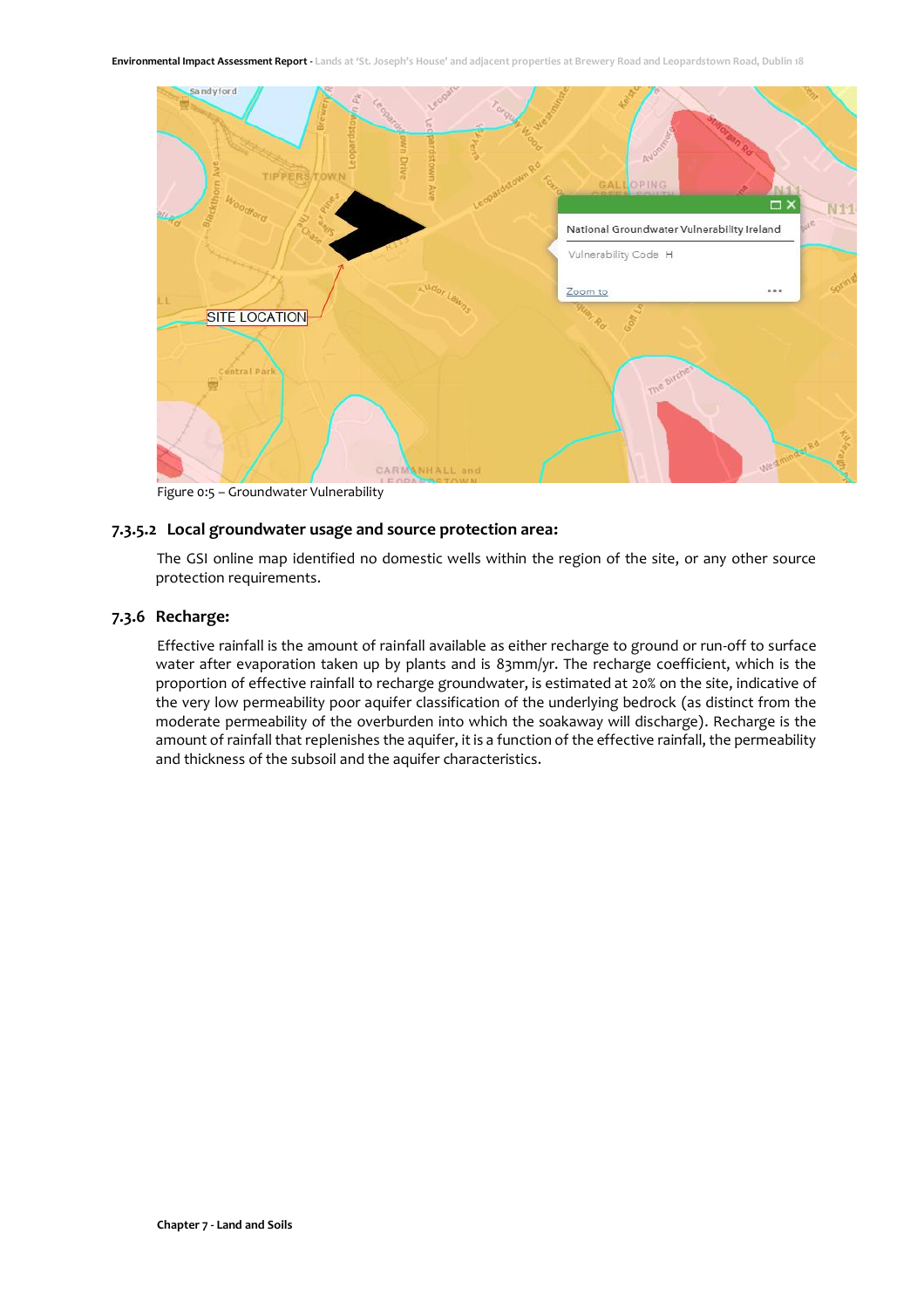**Environmental Impact Assessment Report - Lands at 'St. Joseph's House' and adjacent properties at Brewery Road and Leopardstown Road, Dublin 18**



Figure 0:6 – Extract from GSI Groundwater Recharge Map

## <span id="page-10-0"></span>**7.3.7 Site Hydrogeology:**

The soakaway proposed is on the upslope side of the basement and due to concerns relating to the discharge of surface water into this area, and the potential restriction of the natural flow path caused by the new basement, a third-party Hydrogeological review was commissioned. This was carried out by IE Consulting, and resulted in the following outcome:

- The primary groundwater flow is in the granular weathered layer overlying the granite bedrock.
- Due to potential for the basement to be founded in rock, the groundwater flow may be cut off, and so an alternative solution should be provided to maintain the flow path.
- Drainage trenches outside the basement walls, connected by a network of pipes crossing under the basement was used to facilitate the natural flow.

IE Consulting have reviewed this proposal as well as the soakaway design and have approved it's suitability on the basis of maintaining the existing groundwater regime.

## **7.3.7.1 Groundwater Quality:**

Under the requirements of the Water Framework Directive, the groundwater body was classified as having an overall good status for water quality and quantity 2013 - 2018. Please refer t[o Figure 0:6,](#page-10-0) EPA map extract below.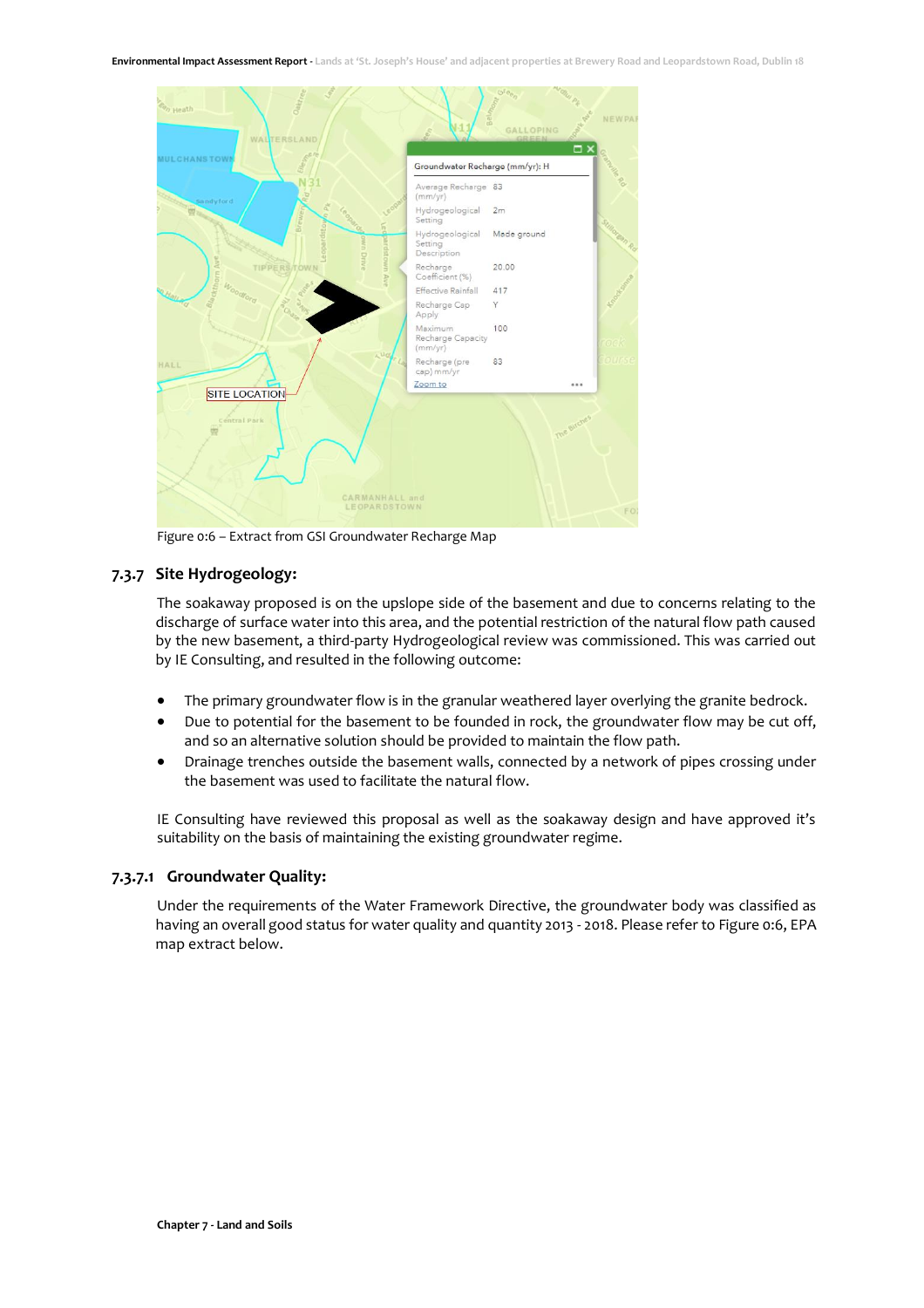

Figure 0:7 – EPA Map Extract

#### **7.3.7.2 Groundwater Flood Risk:**

Groundwater flooding can occur during lengthy periods of heavy rainfall, typically during later winter/early spring when the groundwater table is already high. A detailed flood risk assessment has been carried out in accordance with OPW guidelines and is submitted as part of this planning application. This document has found that "*there is no significant risk of flooding affecting the proposed development site or flooding of the site drainage network impacting adjoining properties. Therefore, the development is deemed acceptable from a flood risk assessment perspective"*.

#### **7.3.8 Contaminated land**

The National Waste Collection Office (NWCPO) issue waste collection permits for all waste management regions in Ireland. According to EPA Mapping there are no waste licensed IPC facilities on the proposed site.

#### <span id="page-11-0"></span>**7.4 Characteristics of the Proposed Development**

Chapter 3 provides a full description of the proposed development. In addition, the Construction and Environmental Management Plan (CEMP) describes the construction strategy. In summary the development will consist of a new residential and mixed use scheme to include apartments, residential amenity space, a café and a childcare facility. A detailed description is now set out as follows:

The proposal provides for the demolition of 10 no. properties and associated outbuildings at 'Madona House' (single storey), 'Woodleigh' (2 storeys), 'Cloonagh' (2 storeys), 'Souk El Raab (2 storeys), 'Wellbrook' (2 storeys), 'Calador' (2 storeys), 'Alhambra' (2 storeys), 'Dalwhinnie' (2 storeys), 'Annaghkeen' (1-2 storeys) and 'The Crossing' (single storey) (combined demolition approx. 2,291.3 sq m GFA).

The new development will provide for (a) the refurbishment, separation and material change of use of Saint Joseph's House (a Protected Structure, RPS No. 1548) from residential care facility to residential use and a childcare facility; and (b) the construction of a new build element to provide for an overall total of 463 no. residential units, residential amenity space and a café.

The overall development proposal shall provide for the following: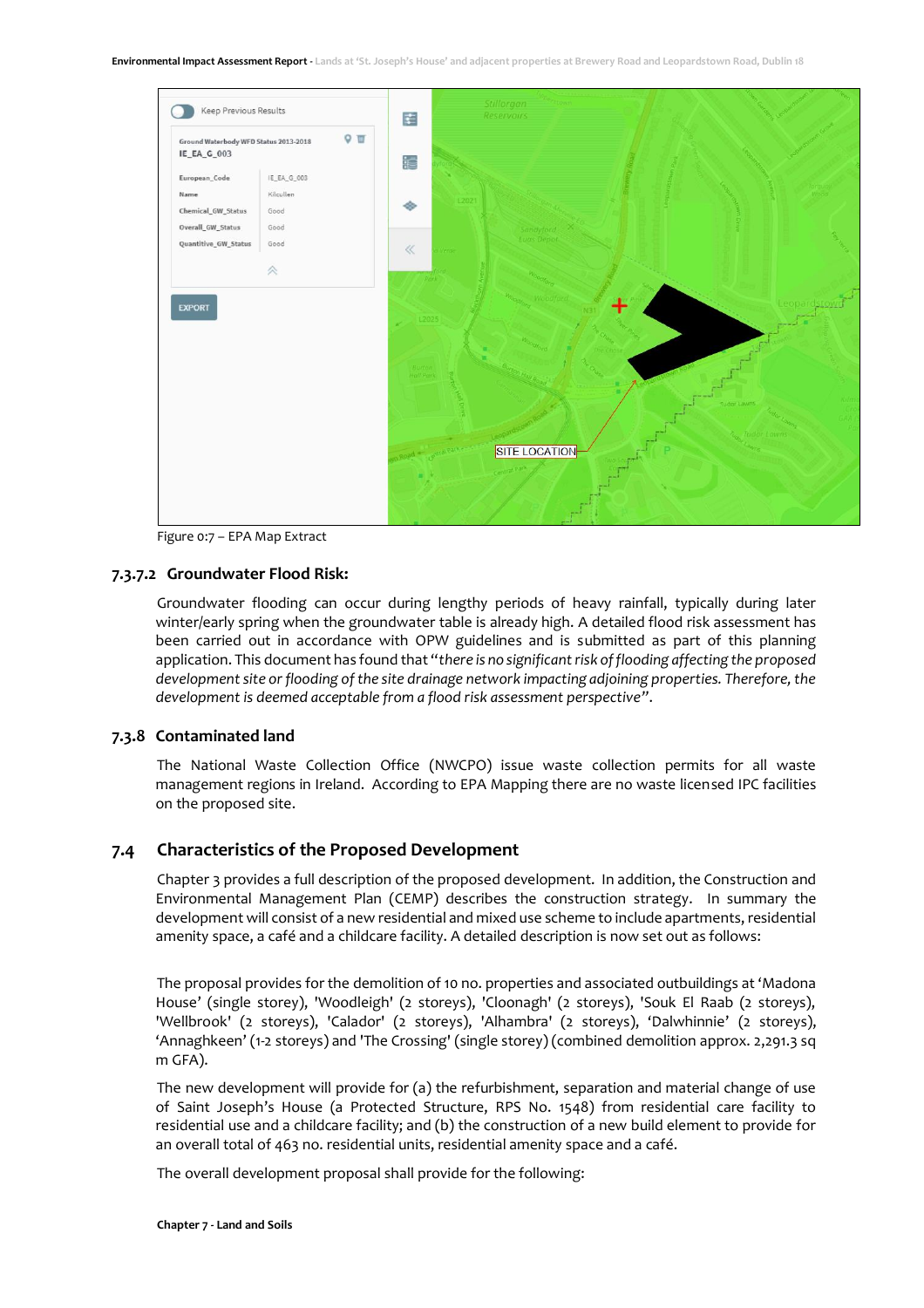- Block A ( 5 storeys) comprising 49 no. apartments (13 no. 1 bed units, 33 no. 2 bed units and 3 no. 3 bed units);
- Block B (4 7 storeys) comprising 88 no. apartments (28 no. 1 bed units, 57 no. 2 bed units and 3 no. 3 bed units);
- Block C (5 7 storeys) comprising 115 no. apartments (26 no. studio units, 26 no. 1 bed units and 57 no. 2 bed units and 6 no. 3 bed units);
- Block D (5 10 storeys) comprising 157 no. apartments (36 no. studio unit, 40 no. 1 bed units and 81 no. 2 bed units), residential amenity areas of approx. 636 sq m and a café of approx. 49 sq m;
- Block E (Saint Joseph's House) (2 storeys) comprising 9 no. apartments (8 no. 2 bed units and 1 no. 3 bed units) and a childcare facility of 282 sq m with associated outdoor play areas of approx. 130 sq m;
- Block F (3 6 storeys) comprising 45 no. apartments (23 no. studio units, 10 no. 1 bed units; and 12 no. 2 bed units);

Each new build residential unit (in Blocks A, B, C, D and F) has an associated area of private open space in the form of a terrace/balcony. Open Space proposals for Saint Joseph's House (Block E) include a mixture of private terrace/balcony areas and communal open space areas.

The extent of works proposed to Saint Joseph's House (a Protected Structure) include:

- The demolition of a single storey office, conservatory, glazed link, external store, external enclosed escape stairs with associated canopies, toilet extension and 3 no. associated outbuildings to the west of Saint Joseph's House (demolition total approx. 173.4 sq m GFA);
- The removal of external steel gates, all external steel escape stairs, canopies, existing disabled access ramps, concrete steps, an external wall and associated roof area;
- Relocation of external granite steps and the provision of a new raised entrance terrace, concrete steps and ramp areas;
- Replacement of existing rooflights, the addition of roof lights, part new roof / new zinc roof, new external wall and roof to the east of the structure;
- The provision of new door and window openings:
- Modifications to internal layout including the removal of walls and partitions and the addition of new dividing walls.

The Residential Amenity Areas of approx. 636 sq m proposed in Block D comprise a residential club house/multi purpose room, library/reading room, lounge area, concierge area, office area, post room, fitness club, all at ground floor level of Block D. A terrace lounge area is proposed at fifth floor level of Block D. 2 no. roof garden areas are also proposed at fifth floor level of Blocks C and D (approx. 400 sq m and 408 sq m respectively).

Open Space (approx. 9,885 sq m) is proposed in the form of (a) public open space areas (approx. 6,680 sq m) which include a public plaza/court area, a main area of public open space (including a play area and outdoor gym area) and woodland trail; and (b) all communal open space areas (approx. 3,205 sq m) which include areas adjacent to Saint Joseph's House (Block E), Block D and Block F, a courtyard and play area located between Blocks A and B and roof terraces at fifth floor level of Blocks C and D. Visual amenity open space areas (approx. 1,000 sq m) are also proposed at various locations throughout the development.

Basement Level (approx. 9,445 sq m) is proposed with residential access from Blocks A, B, C, D and F. Bin storage areas, water storage areas, and part attenuation are located at this level. 2 no. ESB Substations, 1 no. ESB Kiosk, 2 no. Switch Rooms, waste storage areas for Block E (Saint Joseph's House) and bicycle storage areas are proposed at surface level.

A total of 259 no. car parking spaces (232 no. at basement level and 27 no. at surface level) are proposed. At basement level, a total of 30 no. electric vehicles and 202 no. standard parking spaces are provided for. A total of 968 no. bicycle spaces (816 no. at basement level and 152 no. at surface level), dedicated cycle lift and 10 no. motorcycle spaces (all at basement level) are also proposed.

Proposals for vehicular access comprise 1 no. existing vehicular access point via Silver Pines (an existing all movement junction onto Brewery Road) and 1 no. new vehicular access point at the general location of 'Annaghkeen' at Leopardstown Road (a new Left In / Left Out junction arrangement). The new access point along Leopardstown Road will replace 9 no. existing access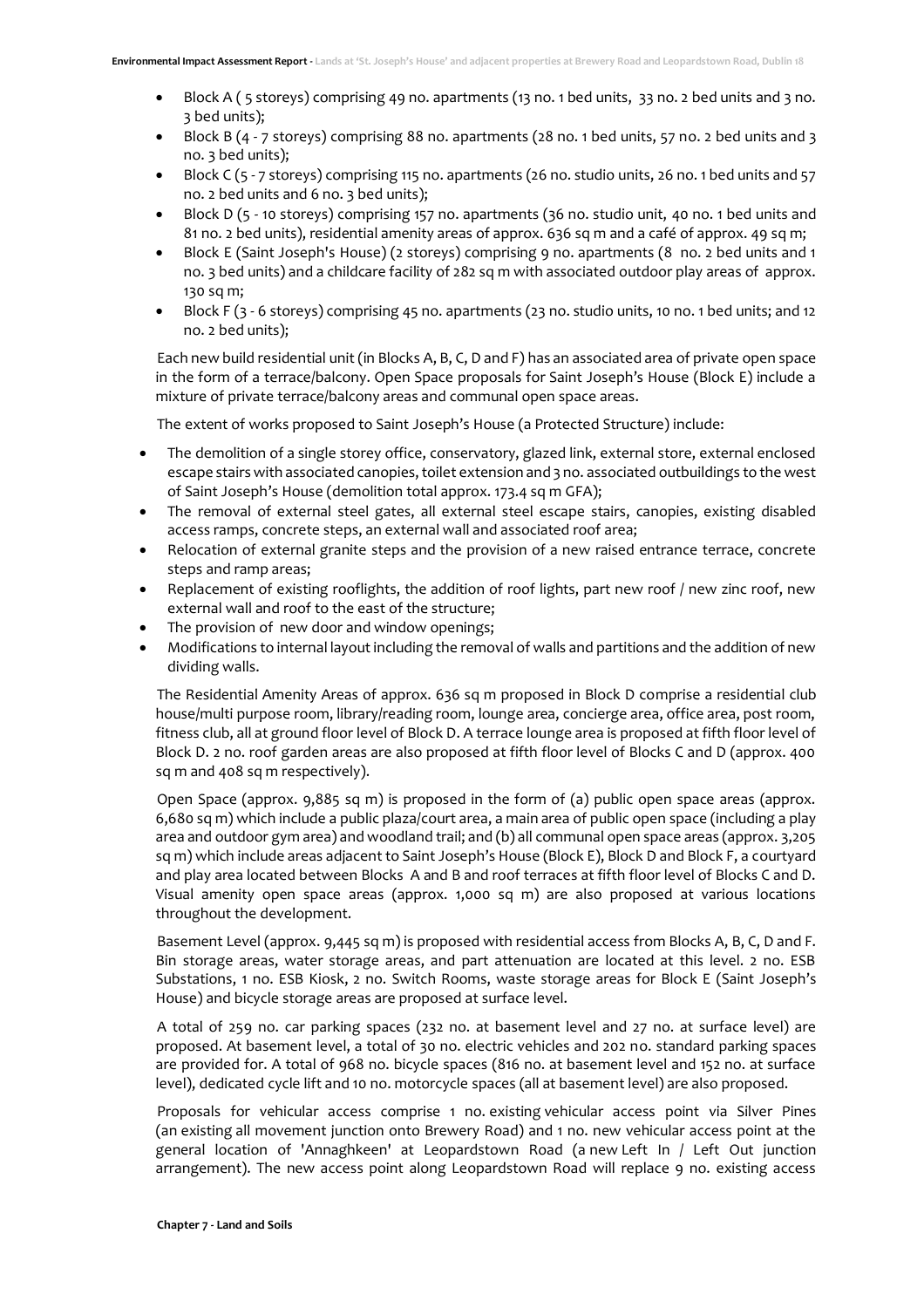points at 'Woodleigh', 'Cloonagh', 'Souk El Raab', 'Wellbrook', 'Calador', 'Alhambra', 'Dalwhinnie', 'Annaghkeen' and 'The Crossing'. The internal permeability proposed will provide linkages for pedestrians and cyclists to Leopardstown Road and adjoining Greenway. Proposals also provide for the relocation of an existing bus stop along Leopardstown Road.

The associated site and infrastructural works include provision for water services; foul and surface water drainage and connections; waste water pumping station; attenuation proposals; permeable paving; all landscaping works including tree protection, tree removal and new tree planting; green roofs; boundary treatment; internal roads and footpaths; and electrical services.

## <span id="page-13-0"></span>**7.5 Potential Impact of the Proposed Development**

#### **7.5.1 Construction Stage**

To facilitate the proposed development land take will be required that will change the existing use of the site from the existing combination of greenfield and residential, to predominantly residential. The existing top soil will be stripped and sub-soil will be removed to facilitate the construction of the development.

Should material be required to be removed from the subject site it will be done so in accordance with current legislation.

As part of the proposed apartment buildings, a large underground basement will be constructed and as such a large volume of material will need to be excavated. Refer t[o Table 0.3](#page-14-0) for further details.

Care will be required for the environmental management of the site to ensure that no potential contamination issues are experienced which may impact on the overall groundwater quality.

Potential impacts of the proposed development during the construction are:

- Approximately 5,250m<sup>3</sup> (approximately 0.3m depth across the site) of topsoil shall be excavated from the existing ground level in order to form a building platform for the new buildings and associated roads infrastructure. This will result in the exposure of the subsoil to various elements including weather and construction traffic. Therefore, the impact may be characterised as a likely, short term, slight, adverse impact on the natural strength of the subsoil and subsequently resulting in deeper foundations being required.
- Approximately 22,312m<sup>3</sup> (based on the formation depth of the proposed basement and estimated rock head level. Approximately 3.5m depth of existing subsoil, weathered rock and solid rock across the basement area) shall be excavated from the existing site in order to facilitate the construction of the new proposed basement soakaways and attenuation tanks. This will result in the exposure of the bedrock geology to various elements including weather and construction traffic. Therefore, the impact may be characterised as a likely, short term, moderate, adverse impact on the existing bedrock.
- Rutting and deterioration of the topsoil layer and any exposed subsoil layers or bedrock by earthworks plant and construction traffic. As such, the impact may be characterised as likely, short term, moderate, adverse impact on subsoil, the consequence of which will be erosion and generation of sediment laden runoff.
- Earthworks are required in the open space areas to accommodate underground surface water soakaway systems and other SuDS features. This landscaping activity will likely have a moderate, positive, permanent, impact on the soil and ground profile. Earthworks to road infrastructure is also required due to the existing steep topography of the site for access.
- During the construction period, large machinery and associated fuel and fuel storage will be present on site. As a result, accidental spills and leaks (e.g. storage of oils and fuels on site), use of cement and concrete during construction works are inevitable during the construction phase. Therefore, the unlikely impact may be characterised as a likely, short term, moderate, slight impact on subsoil and ground water.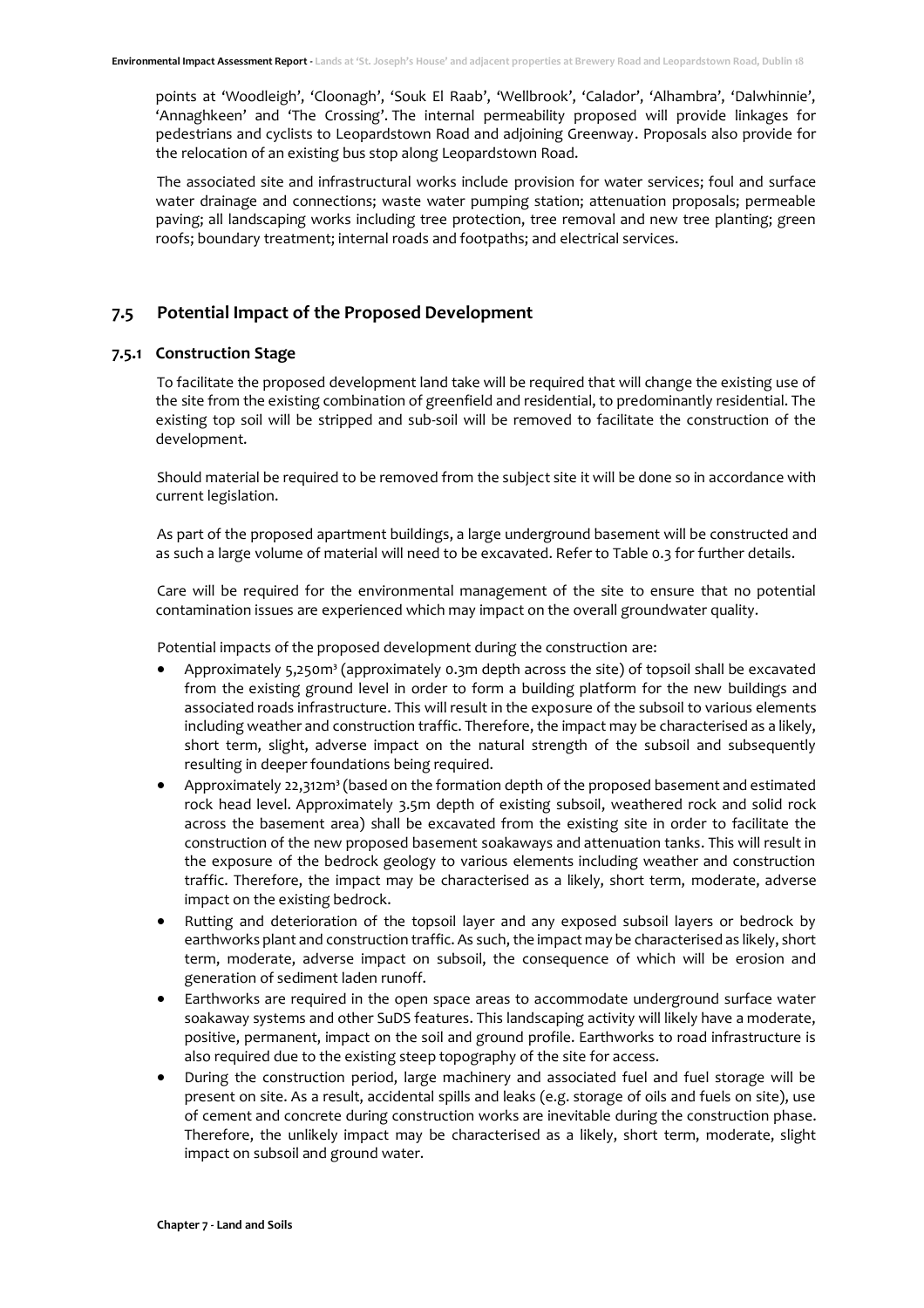• Approximately 2,700m<sup>3</sup> of fill (generally comprising normal stone used in the construction of roads, footpaths and buildings) will be required across the development. Therefore, the likely impact may be characterised as, permanent, slight impact on subsoil and ground water.

#### **7.5.1.1 Stripping of Topsoil**

Removal of the existing topsoil layer will be required across the site. Stripping of topsoil will result in exposure of the underlying subsoil layers to the effects of weather and construction traffic and may result in subsoil erosion and generation of sediment laden runoff.

### **7.5.1.2 Excavation**

Excavation of existing subsoil layers will be required to allow road construction, basement construction, foundation excavation, drainage and utility installation and provision of surface water attenuation facilities.

Where feasible, excavated material will be reused as part of the site development works (e.g. use as fill material beneath roads) however, unsuitable excavated subsoil is expected and will have to be removed to an approved landfill.

| Item                       | Topsoil $(m^3)$ | Soil $(m^3)$ |
|----------------------------|-----------------|--------------|
| Site Strip                 | 5,250           |              |
| Subsoil (& Weathered Rock) |                 | 22,312       |
| Rock                       |                 | 7,070        |

<span id="page-14-0"></span>Table 0.3 – Excavation amounts

## **7.5.1.3 Construction Traffic**

Earthwork's plant (e.g. dump trucks) and vehicles delivering construction materials to and from the site (e.g. road aggregates, concrete deliveries etc.) have potential to cause rutting and deterioration of the topsoil layer and any exposed subsoil layers, resulting in erosion and generation of sediment laden runoff. This issue can be particularly noticeable at site access points (resulting in deposition of mud and soil on the surrounding road network). Dust generation can also occur during extended dry weather periods as a result of construction traffic.

#### **7.5.1.4 Accidental Spills and Leaks**

During the construction phase there is a risk of accidental pollution from the sources noted below. Accidental spills and leaks may result in contamination of the soils underlying the site.

- Storage of oils and fuels on site.
- Oils and fuels leaking from construction machinery.
- Spillage during refuelling and maintenance of construction machinery.

## **7.5.1.5 Geological Environment**

It is not envisaged that the excavations will have any discernible impact on the geological environment. When bedrock is encountered it will be crushed, screened and tested for use within the designed works.

#### **7.5.2 Operational Stage**

Once the development is completed the operational impacts on the land and soils would be minimal. The biggest risk item is cross contamination of ground water from the operational phase of the development from accidental oil spillages. Refer to the mitigation section below for proposed remedial issues.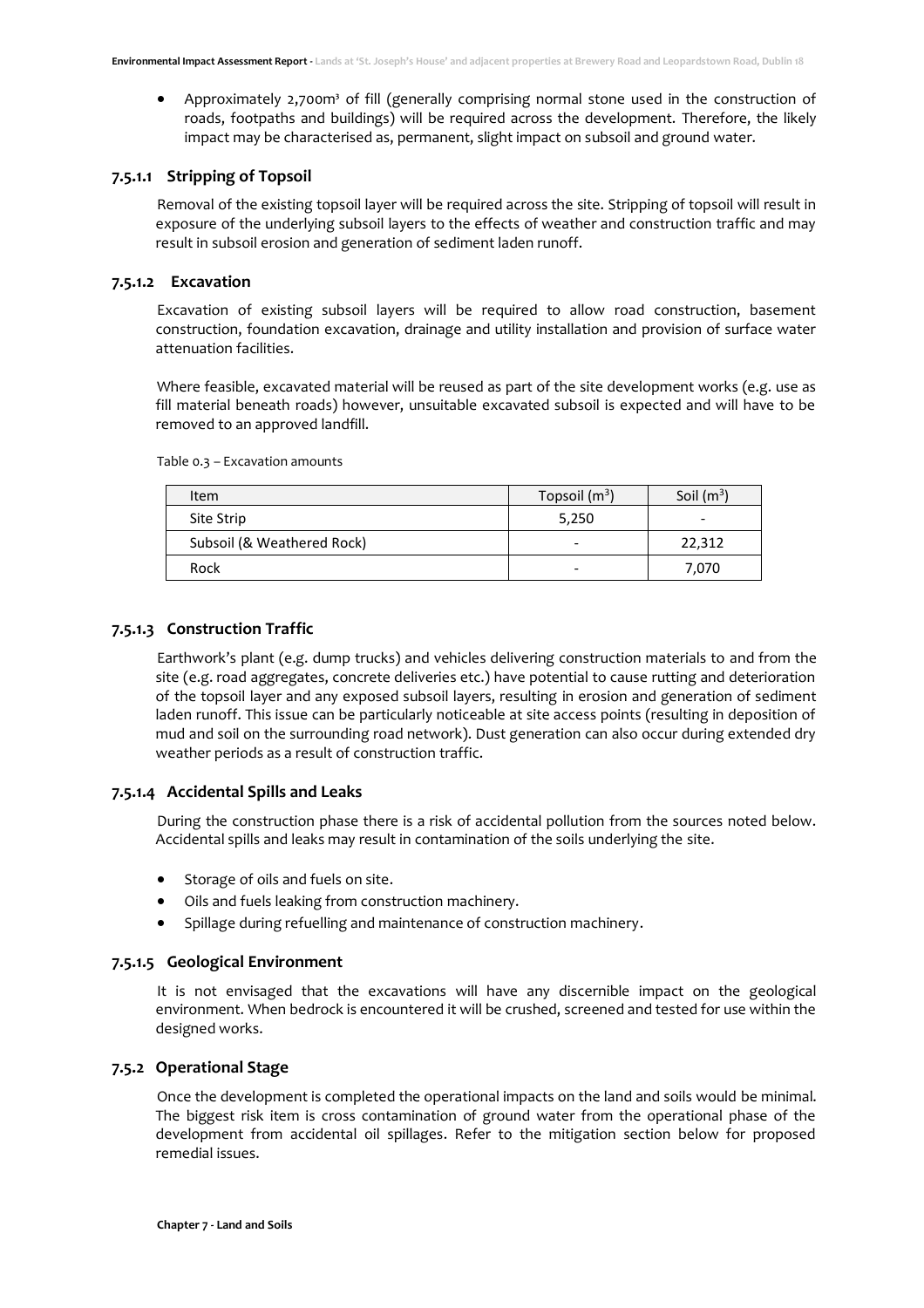## <span id="page-15-0"></span>**7.6 Potential Cumulative Impacts**

Cumulative phase looks at the increased overall implications the proposed development may have on the environment in cumulation with existing and permitted development in the area. The primary potential cumulative operational impact considered is the local increase in hard standing and subsequent decrease in local groundwater recharge. In the case the discharge to the public surface water sewer is kept at the greenfield runoff rate, which prevents any cumulative impact on the downstream watercourse environment. For more detail see the Civil Engineering Infrastructure Report and Flood Risk Assessment Report by Barrett Mahony Consulting Engineers included as part of this planning application.

Cumulative impacts, if any, will be limited to the construction stage and will, therefore, be temporary to short-term in duration. Appendix 2.1, submitted as part of this application, has highlighted 25no. applications in the local area. Per the map below [\(Figure 0:8\)](#page-15-1) there are several permitted and proposed planning applications within 1km that may have a cumulative effect on the Land and Soils, when combined with the proposed development. These developments are shown i[n Table 0.4:](#page-16-2)

<span id="page-15-1"></span>

Figure 0:8 – Planning Applications within 1km of the site.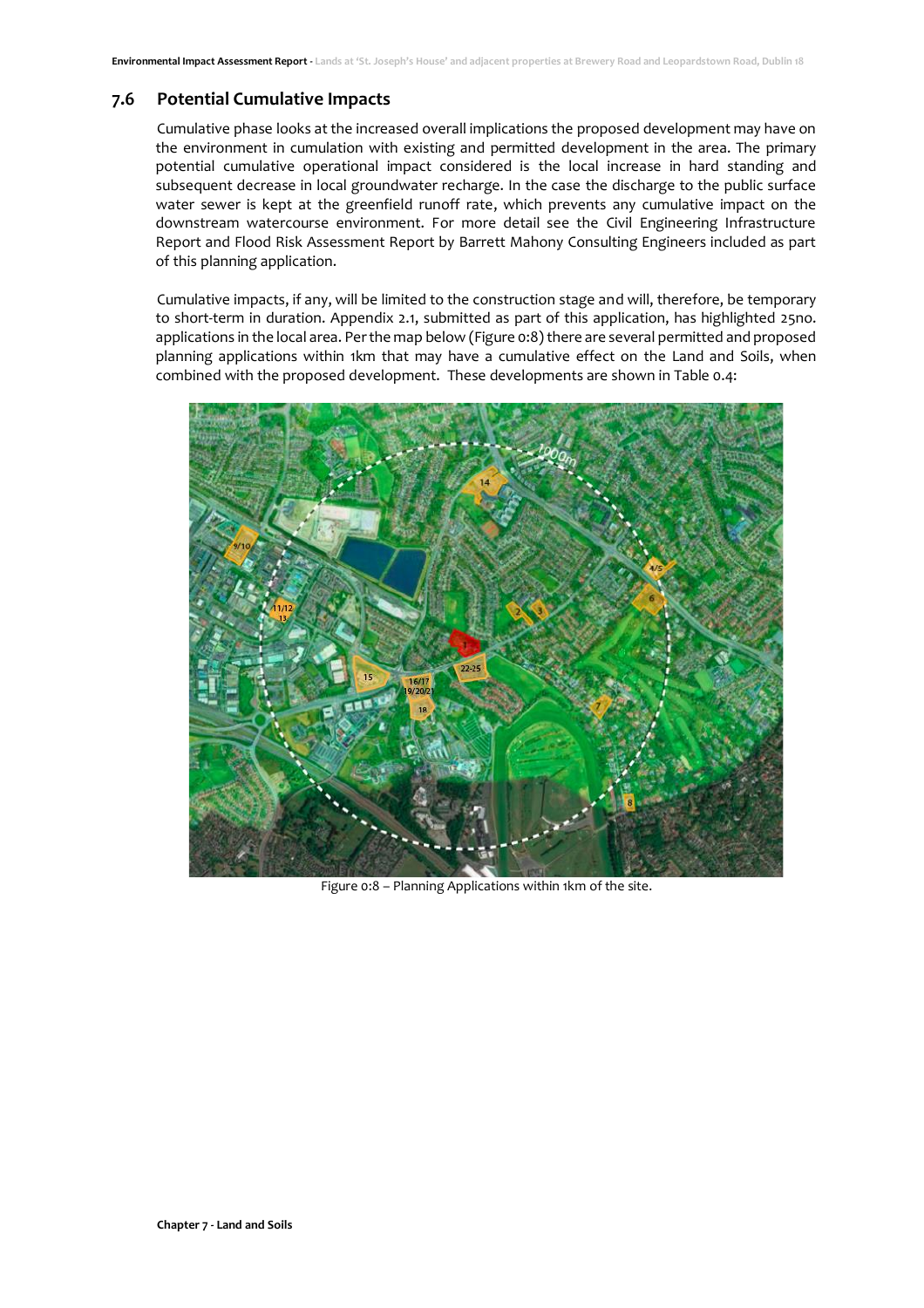| No.                      | Planning<br>Reference                                                    | Brief Summary*                                                                                                                                    | Cumulative<br>Effect                      | Justification                                                                                                                                                                                                |
|--------------------------|--------------------------------------------------------------------------|---------------------------------------------------------------------------------------------------------------------------------------------------|-------------------------------------------|--------------------------------------------------------------------------------------------------------------------------------------------------------------------------------------------------------------|
| $\overline{2}$           | D <sub>19</sub> A/0972<br>& ABP<br>3007574/20                            | Demolition of existing<br>structures and construction of<br>several 3-storey residential<br>buildings                                             | Negative,<br>imperceptible,<br>short term | The site is located +300m away from<br>the proposed site and involves minimal<br>groundworks.                                                                                                                |
| 3                        | D21A/0294                                                                | Demolition of existing<br>structures and construction of<br>several 3-storey residential<br>buildings                                             | Negative,<br>imperceptible,<br>short term | The site is located +375m away from<br>the proposed site and involves minimal<br>groundworks.                                                                                                                |
| 15                       | D <sub>17</sub> A/ <sub>1060</sub> &<br>ABP 301661-18                    | Demolition of existing<br>structures and construction of<br>3no. commercial buildings<br>ranging from 5-6 storeys with<br>basement car parking    | Negative,<br>imperceptible,<br>short term | The site is located +250m from the<br>subject site. There are several primary<br>roads and existing structures between<br>the two sites and any combined effect<br>on the Land & Soils is unlikely to occur. |
| 16, 17,<br>19, 20,<br>21 | D <sub>15</sub> A/0695,<br>D17A/0944, D18A/1240,<br>D20A/0422, D21A/0465 | Demolition of existing<br>structures and construction of<br>35-storey office buildings<br>ranging from 5 storeys with<br>basement car parking     | No effect                                 | The site is located +225m away from<br>the proposed site. The building has<br>been constructed and therefore any<br>risks to Land & Soils are limited.                                                       |
| 18                       | D <sub>1</sub> 8A/0707                                                   | Demolition of existing<br>structures and construction of<br>3no. 5-storey office buildings<br>ranging from 5 storeys with<br>basement car parking | No effect                                 | The site is located +300m away from<br>the proposed site. The below ground<br>building elements have been<br>constructed and therefore any risks to<br>Land & Soils are limited.                             |
| 22, 23,<br>24, 25        | D19A/0298,<br>D19A/0328,<br>D15A/0464, D15A/0350                         | Installation of PV Panels, 3m<br>high storage sheds and 1no.<br>storey extension                                                                  | No effect                                 | The site is located +75m away from the<br>proposed site. The construction work<br>is minimal and any risks to Land & Soils<br>are limited.                                                                   |

<span id="page-16-2"></span>Table 0.4 – Sites with Potential for Cumulative Effects on Land & Soils

\*For full description please refer to appendix 2.1

As long as mitigation measures for the developments are carried out as permitted, there will be no significant cumulative impacts on the land, geological and hydrogeological environment. Should any future developments be under construction or planned in the vicinity of the site, potential cumulative impacts are not anticipated once similar mitigation measures are implemented.

## <span id="page-16-0"></span>**7.7 Do Nothing Scenario**

In the absence of the proposed development being constructed, the permitted development (D17A/0337/PL06D.249248) would likely be implemented. The seven large, detached houses on large plots fronting Leopardstown Road (i.e. the part of the site added subsequent to the granting of the above permission) would remain in use as individual dwellings. The impact in this instance from a land and soils perspective would be to limit the basement excavation, groundwater recharge, and other implications presented above to the footprint of St Josephs House, Block A, Block B, and surrounds.

#### <span id="page-16-1"></span>**7.8 Risks to Human Health**

A potential risk to human health due to the associated works during construction is the direct contact, ingestion or inhalation of receptors (i.e. construction workers) with any soils which may potentially contain low level hydrocarbon concentrations from Site activities (potential minor leaks, oils and paint).

No human health risks associated with long term exposure to contaminants (via. direct contact ingestion or inhalation) resulting from the proposed development are anticipated.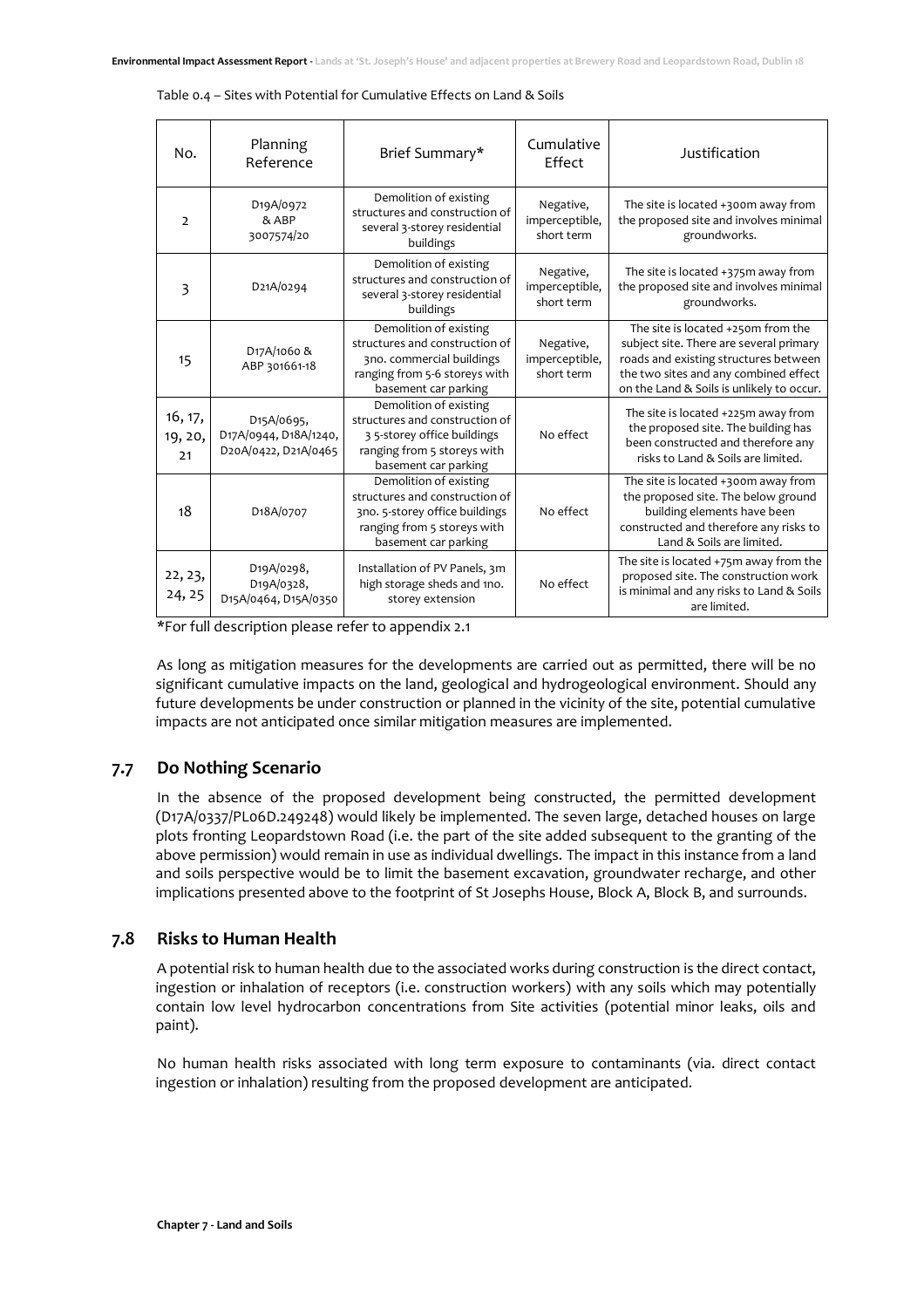#### <span id="page-17-0"></span>**7.9 Mitigation Measures**

#### **7.9.1 Construction Stage**

A Construction and Environmental Management Plan (CEMP) is included in the planning application material. This report will be developed by the Contractor and will be submitted to the local authority prior to commencement on site.

In order to reduce the impacts on the soils, geology and hydrogeological environment a number of mitigation measures will be adopted as part of the construction works on site, as set out in the CEMP. The measures will address the main activities of potential impact which include:

- Control of soil excavation and export from site.
- Sources of fill and aggregates for the project.
- Fuel and Chemical handling, transport, and storage; and
- Control of Water during Construction.

The Construction and Environmental Management Plan (CEMP) sets out how the construction of the project will be managed in a safe and organised manner by the Contractor. The CEMP sets out requirements and standards which must be met during the construction stage and includes the relevant mitigation measures outlined in the EIAR and any subsequent conditions relevant to the project.

Care will be required for the environmental management of the site to ensure that no potential contamination issues are experienced which may impact on the overall groundwater quality.

Potential issues can be mitigated against by ensuring that CEMP is adhered to prevent accidental onsite oil spillages and the regular maintenance of onsite plant to eliminate potential risks.

Soil stripping, earthworks and stockpiling of soil will be carried out during the works. Stockpiles have the potential to cause negative impacts on air and water quality. The effects of soil stripping and stockpiling will be mitigated through the implementation of an appropriate earthworks handling protocol during construction as set out in the CEMP Report. It is anticipated that any stockpiles will be formed within the boundary of the excavation and there will be no direct link or pathway from this area to any surface water body. It is anticipated that only local/low level of stockpiling will occur as the bulk of the material will be excavated either straight into trucks for transport off site or will be reused in other areas of the site as fill.

Dust suppression measures (e.g. damping down during dry periods), vehicle wheel washes, road sweeping, and general housekeeping will ensure that the surrounding environment is free of nuisance dust and dirt on roads as set out in the CEMP report.

The following mitigation measures as set out in the CEMP Report will be taken at the construction site in order to prevent any spillages to ground of fuels and prevent any resulting soil and/or groundwater quality impacts:

- Designation of bunded refuelling areas on the site (if required).
- Provision of spill kit facilities across the site.
- Where mobile fuel bowsers are used the following measures will be taken.
- Any flexible pipe, pump, tap or valve will be fitted with a lock and will be secured when not in use.
- All bowsers to carry a spill kit and operatives must have spill response training; and
- Portable generators or similar fuel containing equipment will be placed on suitable drip trays.

In the case of drummed fuel or other potentially polluting substances which may be used during construction the following measures will be adopted:

• Secure storage of all containers that contain potential polluting substances in a dedicated internally bunded chemical storage cabinet unit or inside concrete bunded areas;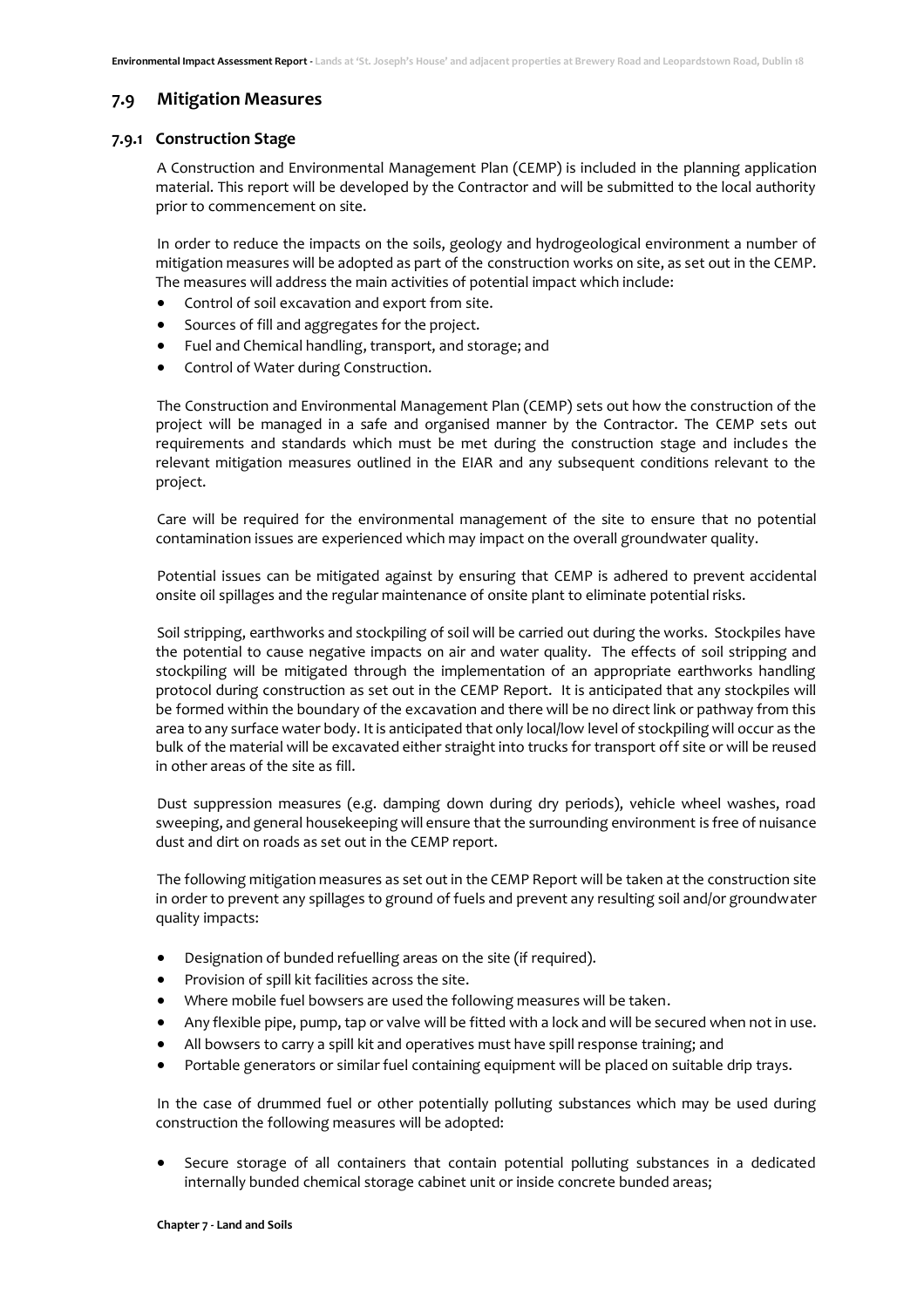- Clear labelling of containers so that appropriate remedial measures can be taken in the event of a spillage;
- All drums to be quality approved and manufactured to a recognised standard;
- If drums are to be moved around the site, they should be done so secured and on spill pallets; and
- Drums to be loaded and unloaded by competent and trained personnel using appropriate equipment.

#### **7.9.2 Operational Stage**

During the operational phase of the proposed development there is limited potential for site activities to impact on the geological environment of the area.

Following best practice, as noted above, the potential for the ground water to become polluted via oil spills will be reduced as far as is practical using an oil separator to take run off from carparking areas and passing through same prior to disposal.

## <span id="page-18-0"></span>**7.10 Monitoring**

#### **7.10.1 Construction Stage**

Proposed monitoring by the contractor during the construction phase in relation to the soil and geological environment are as follows:

- Adherence to the "*Construction & Environmental Management Plan (CEMP)*". The developer will be responsible for ensuring adherence with this report. If construction works are not in accordance with the plan, then the developer will ensure that this is remedied.
- Construction monitoring of the works (e.g. inspection of existing ground conditions on completion of cut to road sub-formation level in advance of placing capping material, stability of excavations etc.).
- Inspection of fuel / oil storage areas. If these are found to be sub-standard then the developer will ensure that they are made fit for purpose.
- Monitoring cleanliness of adjacent road network, implementation of dust suppression and provision of vehicle wheel wash facilities. If these measures are found to be inadequate and the adjacent road network is negatively impacted, the developer will ensure that this is remedied and will ensure that dust suppression measures are implemented more regularly and all vehicles exiting the site use vehicle wheel wash facilities provided.
- Monitoring of contractor's stockpile management (e.g. protection of excavated material to be reused as fill; protection of soils from contamination for removal from site).
- Monitoring sediment control measures (sediment retention ponds, surface water inlet protection etc.). The developer is responsible for ensuring that these measures are fit for purpose. If they are found to be inadequate, then the development will ensure that they are made good and fully utilised.
- Soil removed during the construction phase will be monitored to maximise potential for re-use on site.
- The quantities of topsoil, subsoil and rock removed off site will be recorded.
- Appropriate signage shall be erected on all access roads in the vicinity of the site to inform HGV drivers that engines shall not be left idling for prolonged periods and that the use of horns shall be banned at all times.

#### **7.10.2 Operational Stage**

Proposed monitoring during the operational phase in relation to the water and hydrogeological environment are as follows:

- A management company on site will ensure the system is regularly inspected and maintained. Areas of the site with significant SuDS features will remain in the charge of this company.
- The performance of all SuDS features will be monitored by the management company during the life of the development.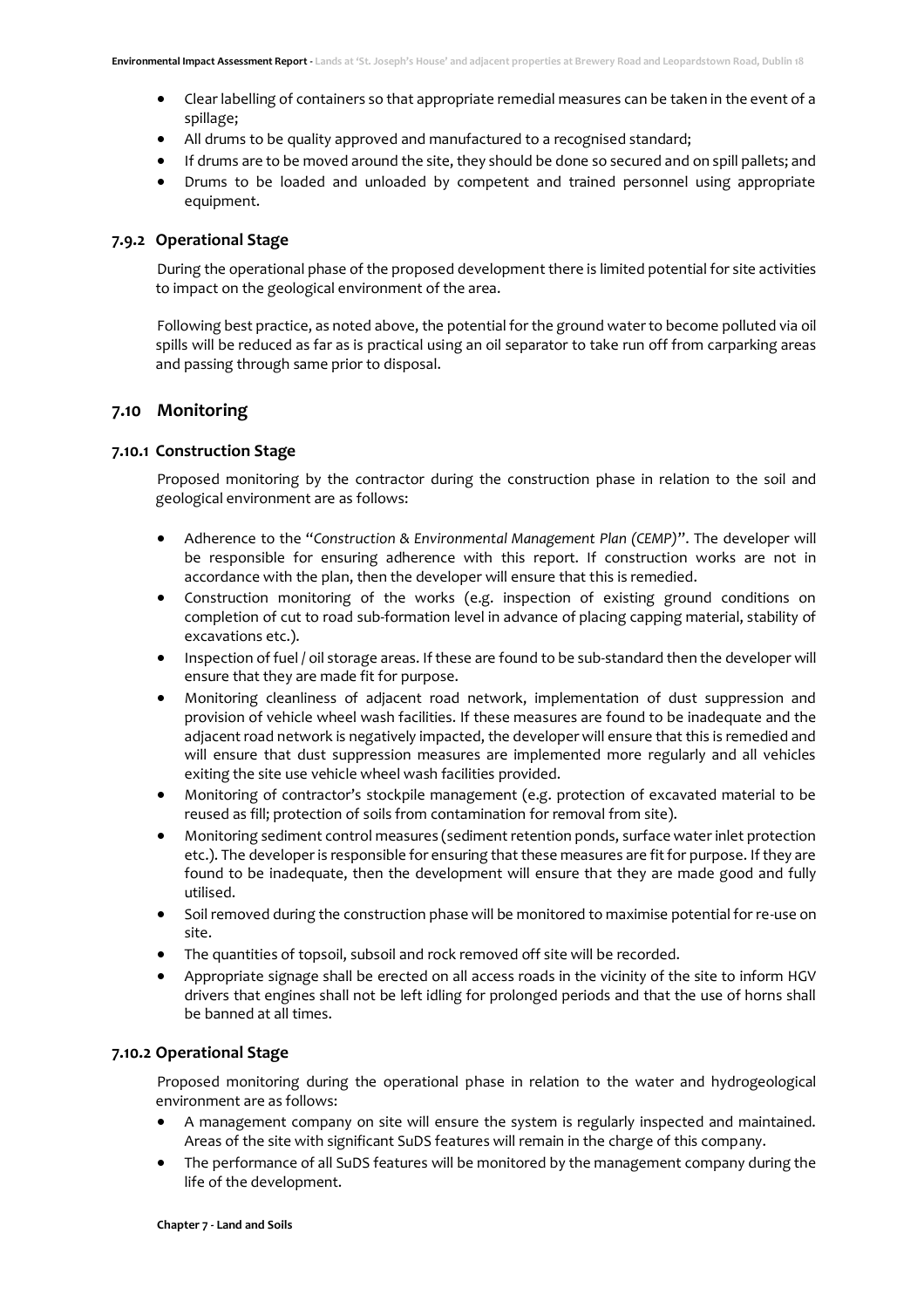• Monitoring of the installed gullies will be required to prevent contamination and increased runoff from the site.

#### <span id="page-19-0"></span>**7.11 Reinstatement**

As part of the project there will be several open space green areas provided for residents and visitors. Please refer to the landscape drawings submitted as part of this application for further details.

## <span id="page-19-1"></span>**7.12 Interactions**

There are interactions between land and soils, water and material assets and built assets (traffic).

There are interactions between land and soils and water, with changes in depth and type of overburden impacting the protection provided to aquifers. The likely impact will be neutral, permanent and slight.

There are interactions between land and soils and water, with some surface water conveyed and stored in SuDS features such as soakaways and discharging to the ground where possible, replicating the existing greenfield site drainage as closely as possible. The likely impact will be permanent, slight and neutral.

There are interactions between lands and soils and material assets, with the construction of drainage, utilities and rock excavation for basement impacting the quantity of soil and subsoil as these materials will be removed to facilitate construction. The likely impact will be permanent slight, permanent and negative.

There are interactions between lands and soils and material assets, with the delivery of stone fill under buildings and roads and footpaths resulting in additional construction vehicles on roads adjacent to the site. The likely impact will be negative, temporary and slight.

## <span id="page-19-2"></span>**7.13 Difficulties Encountered**

No difficulties were encountered while developing this report.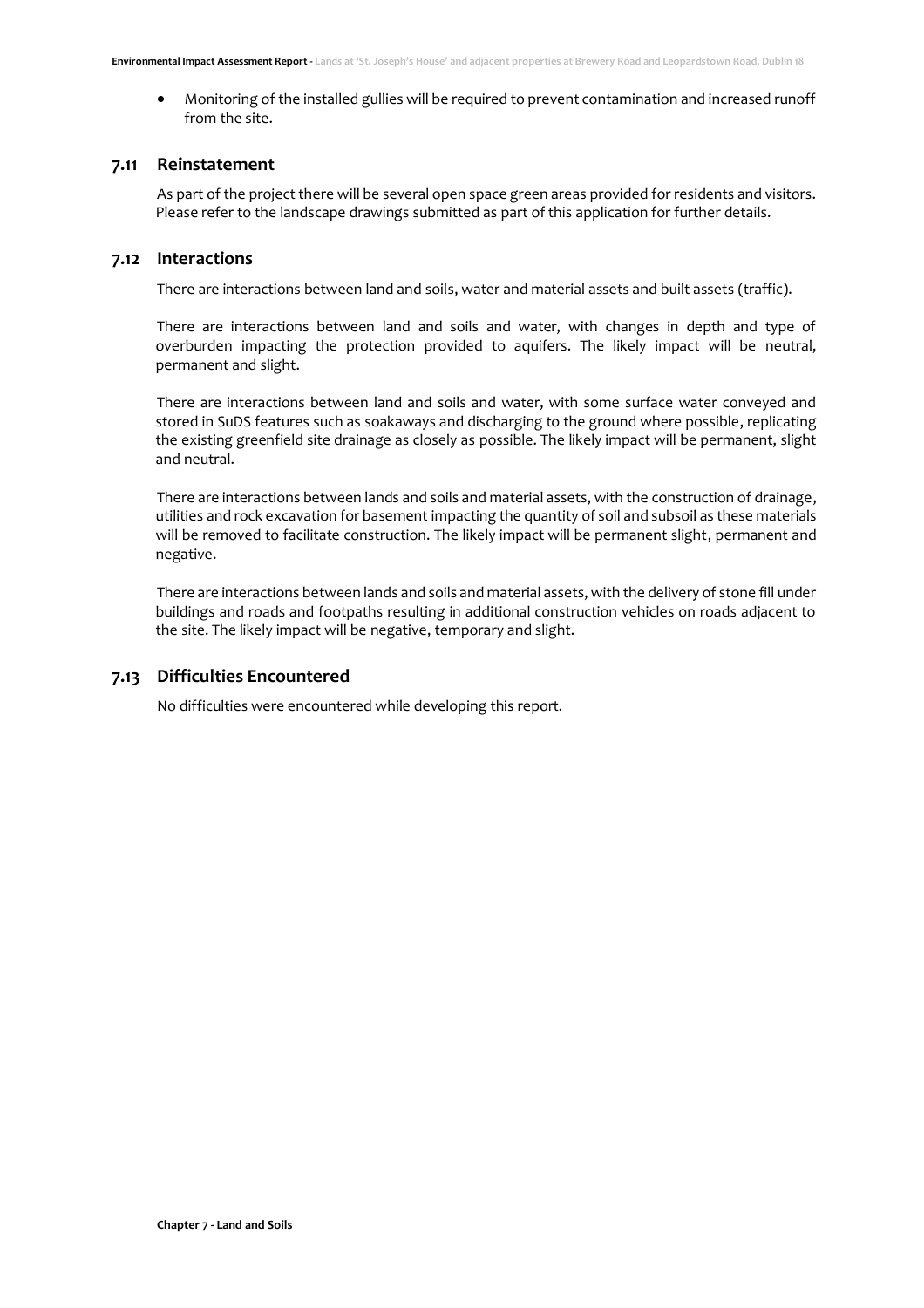# <span id="page-20-0"></span>**Appendix 7.1 – Site Investigations**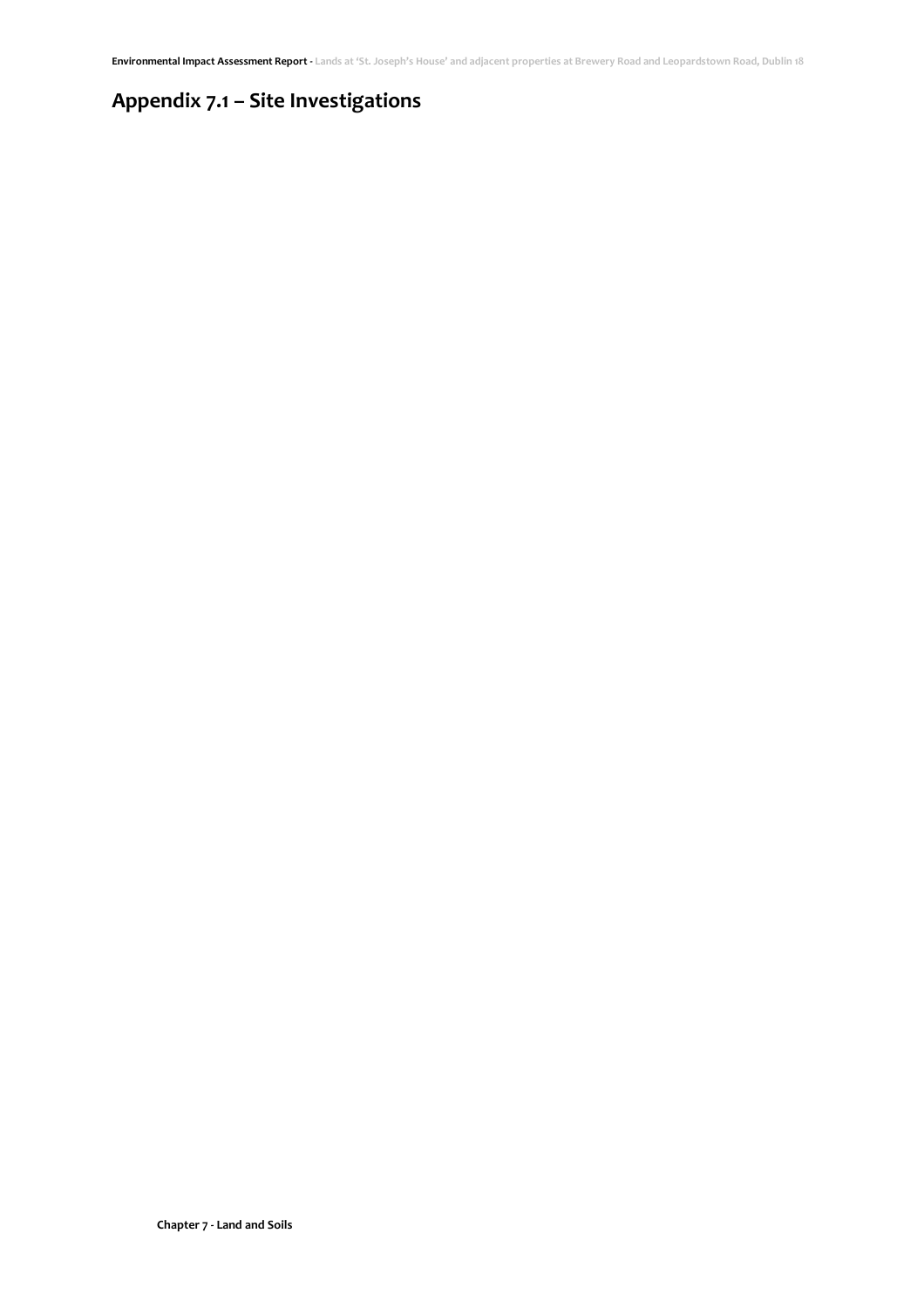# <span id="page-21-0"></span>**Appendix 7.2 – Ground Investigations Report**